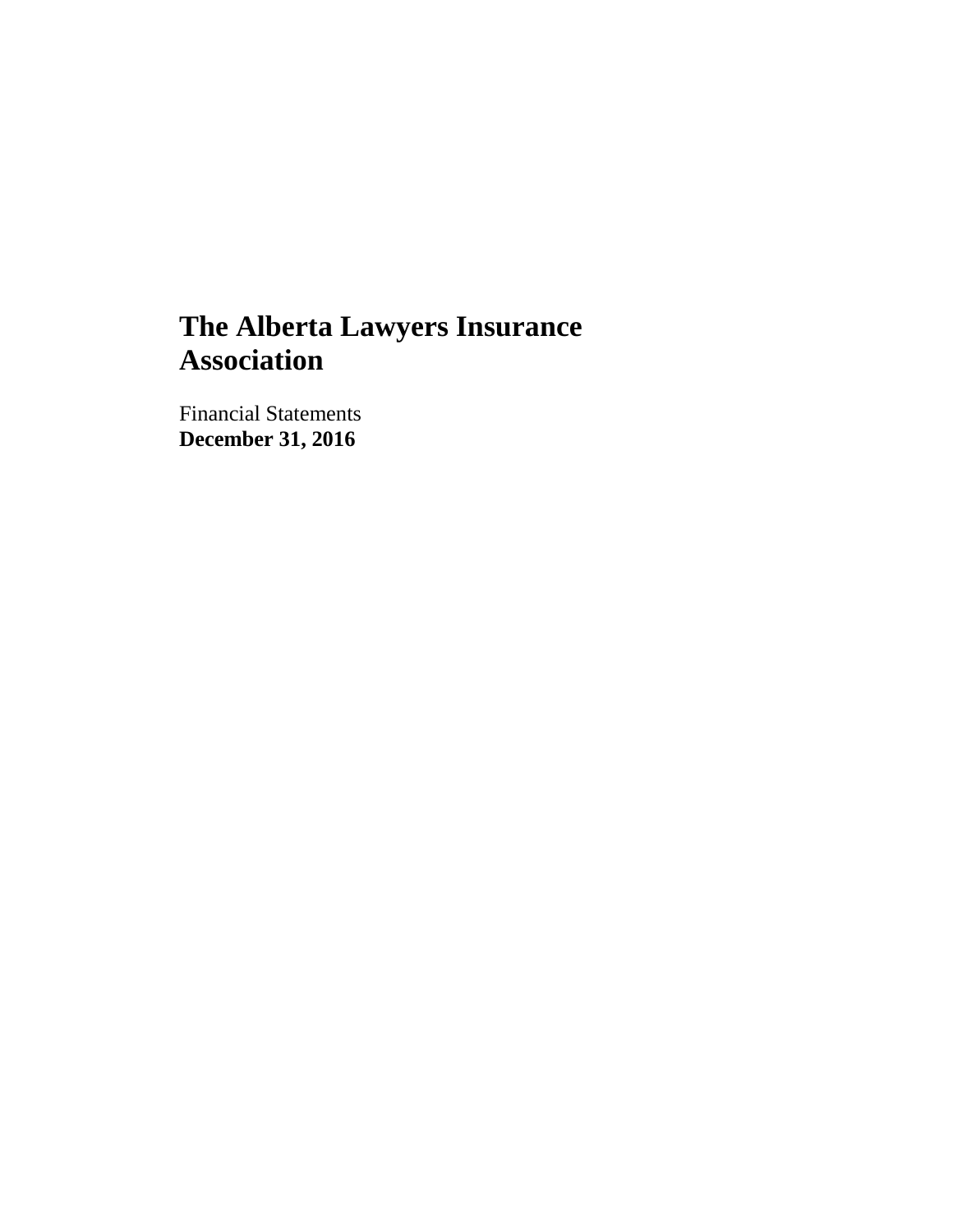

February 24, 2017

## **Independent Auditor's Report**

#### **To the Directors of the Alberta Lawyers Insurance Association**

We have audited the accompanying financial statements of the Alberta Lawyers Insurance Association, which comprise the statement of financial position as at December 31, 2016 and the statements of revenues, expenses and unrestricted net assets and cash flows for the year then ended, and the related notes, which comprise a summary of significant accounting policies and other explanatory information.

#### **Management's responsibility for the non-consolidated financial statements**

Management is responsible for the preparation and fair presentation of these financial statements in accordance with Canadian accounting standards for not-for-profit organizations, and for such internal control as management determines is necessary to enable the preparation of non-consolidated financial statements that are free from material misstatement, whether due to fraud or error.

#### **Auditor's responsibility**

Our responsibility is to express an opinion on these financial statements based on our audit. We conducted our audit in accordance with Canadian generally accepted auditing standards. Those standards require that we comply with ethical requirements and plan and perform the audit to obtain reasonable assurance about whether the non-consolidated financial statements are free from material misstatement.

An audit involves performing procedures to obtain audit evidence about the amounts and disclosures in the financial statements. The procedures selected depend on the auditor's judgment, including the assessment of the risks of material misstatement of the financial statements, whether due to fraud or error. In making those risk assessments, the auditor considers internal control relevant to the entity's preparation and fair presentation of the financial statements in order to design audit procedures that are appropriate in the circumstances, but not for the purpose of expressing an opinion on the effectiveness of the entity's internal control. An audit also includes evaluating the appropriateness of accounting policies used and the reasonableness of accounting estimates made by management, as well as evaluating the overall presentation of the financial statements.

We believe that the audit evidence we have obtained is sufficient and appropriate to provide a basis for our audit opinion.

#### **Opinion**

In our opinion, the financial statements present fairly, in all material respects, the financial position of the Alberta Lawyers Insurance Association as at December 31, 2016 and the results of its operations and its cash flows for the year then ended in accordance with Canadian accounting standards for not-for-profit organizations.

Pricewaterhouse Coopers LLP

**Chartered Professional Accountants**

*PricewaterhouseCoopers LLP 111 5 Avenue SW, Suite 3100, Calgary, Alberta, Canada T2P 5L3 T: +1 403 509 7500, F: +1 403 781 1825, www.pwc.com/ca*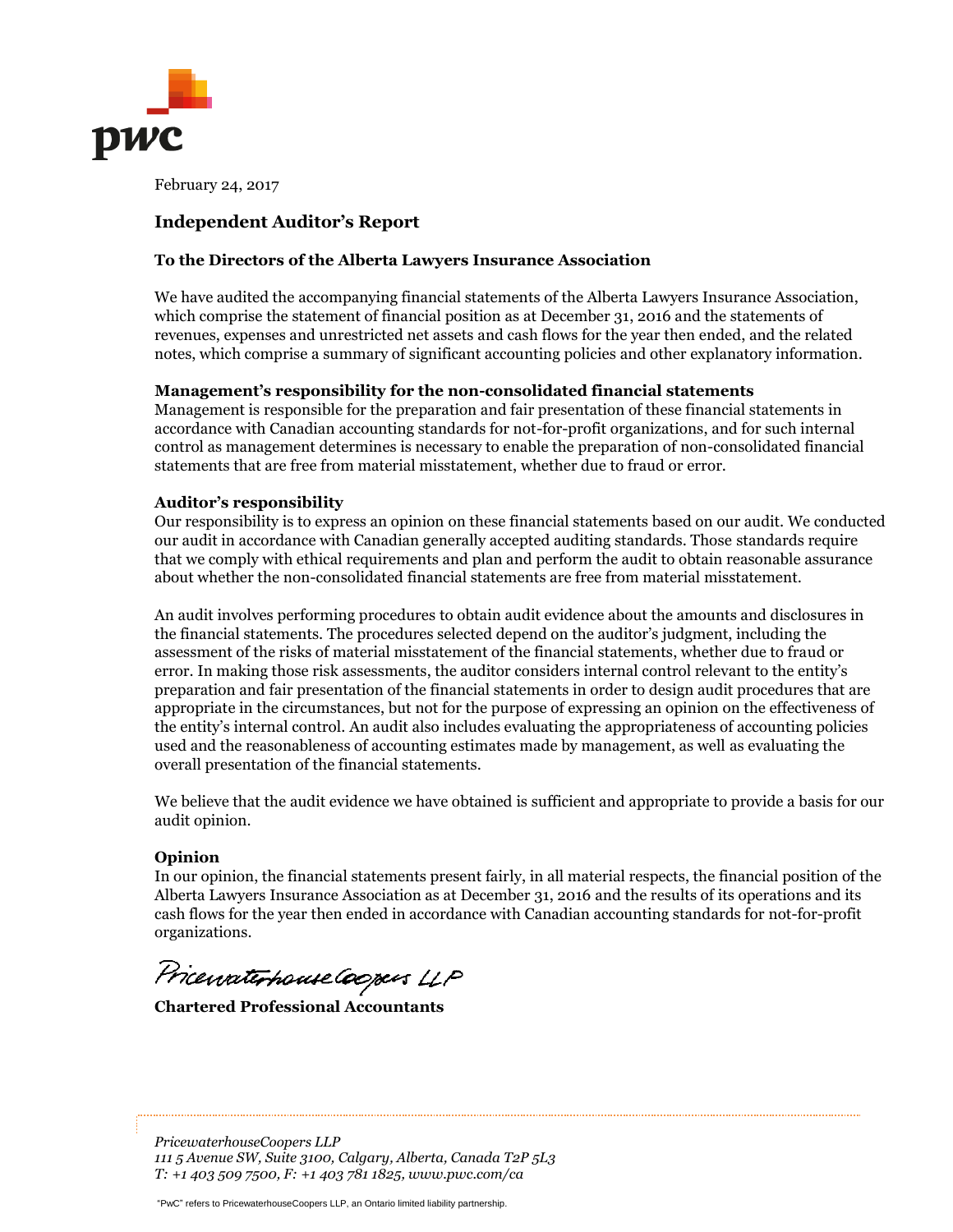Statement of financial position

|                                                                                                                                                                                                                                                                                                                  | December 31,<br>2016<br>\$                                                        | December 31,<br>2015                                                              |
|------------------------------------------------------------------------------------------------------------------------------------------------------------------------------------------------------------------------------------------------------------------------------------------------------------------|-----------------------------------------------------------------------------------|-----------------------------------------------------------------------------------|
| <b>Assets</b>                                                                                                                                                                                                                                                                                                    |                                                                                   |                                                                                   |
| Cash and cash equivalents (note 2)<br>Investments (note 3)<br>Accounts receivable (note 4)<br>Prepaid expenses<br>Accrued interest receivable<br>Capital assets (note 11)                                                                                                                                        | 4,336,333<br>121,445,131<br>5,546,705<br>2,637,987<br>24,136<br>178               | 3,597,790<br>120, 371, 365<br>2,910,217<br>2,719,057<br>14,835<br>920             |
| <b>Total Assets</b>                                                                                                                                                                                                                                                                                              | 133,990,470                                                                       | 129,614,184                                                                       |
| <b>Liabilities and Net Assets</b>                                                                                                                                                                                                                                                                                |                                                                                   |                                                                                   |
| Accounts payable and accrued liabilities<br>Due to related parties (note 7)<br>Unearned premiums<br>Premium deficiency (note 14)<br>Pension plan payable (note 12)<br>Provision for claims and related costs – Professional liability (note 6)<br>Provision for claims and related costs - Trust safety (note 6) | 127,232<br>8,005<br>13,484,749<br>3,588,629<br>211,310<br>87,008,000<br>2,302,000 | 233,502<br>1,562<br>14,455,253<br>1,002,970<br>179,772<br>73,394,000<br>2,470,000 |
| <b>Total liabilities</b>                                                                                                                                                                                                                                                                                         | 106,729,925                                                                       | 91,737,059                                                                        |
| <b>Net Assets</b><br>Unrestricted<br>Share capital (note 5)                                                                                                                                                                                                                                                      | 27,260,525<br>20                                                                  | 37,877,105<br>20                                                                  |
| <b>Total Net Assets</b>                                                                                                                                                                                                                                                                                          | 27,260,545                                                                        | 37,877,125                                                                        |
| <b>Total Liabilities and Net Assets</b>                                                                                                                                                                                                                                                                          | 133,990,470                                                                       | 129,614,184                                                                       |

Approved by the Advisory Board

*Original signed by Steve Raby Original signed by Don Thompson*

\_\_\_\_\_\_\_\_\_\_\_\_\_\_\_\_\_\_\_\_\_\_\_\_\_\_\_\_\_\_\_\_\_\_\_\_\_\_\_Director \_\_\_\_\_\_\_\_\_\_\_\_\_\_\_\_\_\_\_\_\_\_\_\_\_\_\_\_\_\_\_\_\_\_\_\_\_Director

The accompanying notes are an integral part of the financial statements.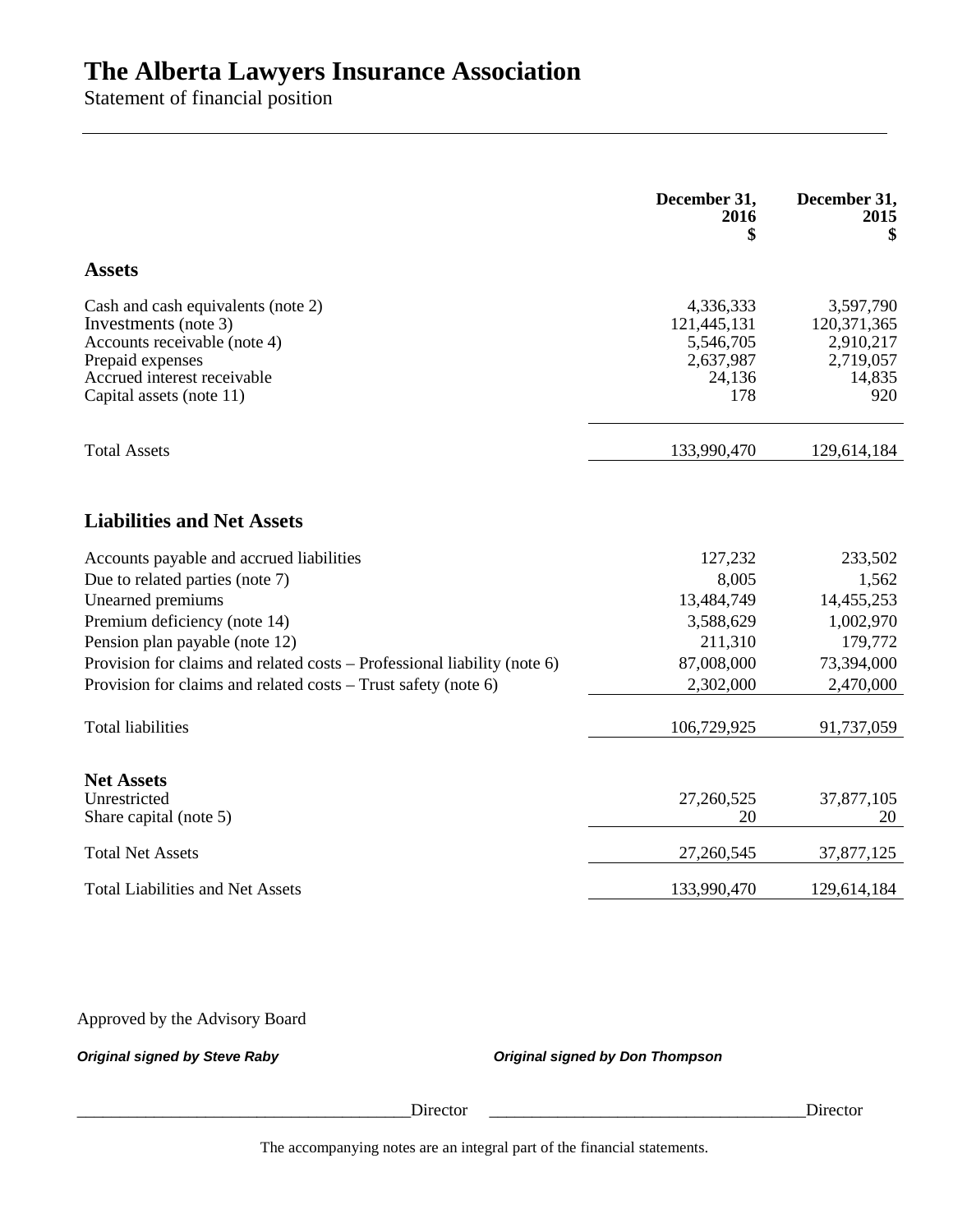Statement of Revenue, Expenses and Unrestricted Net Assets **For the year ended December 31, 2016**

|                                                                                | <b>December</b><br>2016<br>\$ | <b>December</b><br>2015<br>\$ |
|--------------------------------------------------------------------------------|-------------------------------|-------------------------------|
| <b>Revenue</b>                                                                 |                               |                               |
| Premium - Professional liability                                               | 24,852,861                    | 25,013,450                    |
| Premium - Trust safety                                                         | 3,085,380                     | 1,445,678                     |
| Premium ceded                                                                  | (1,241,388)                   | (1,133,400)                   |
| Net premium                                                                    | 26,696,853                    | 25,325,728                    |
| Investment income                                                              | 6,207,510                     | 11,986,834                    |
| Unrealized gain (loss) on the fair market value of investments                 | (2,158,843)                   | (3,183,188)                   |
| Voluntary excess insurance administration fee                                  | 134,704                       | 151,004                       |
| Management fee (note 7)                                                        | 200,000                       | 200,000                       |
|                                                                                | 31,080,224                    | 34,480,378                    |
| <b>Expenses</b>                                                                |                               |                               |
| Provision for claims and related costs – Professional liability (note 6)       | 27,216,548                    | 19,115,907                    |
| Provision for claims and related $costs - Trust$ safety (note 6)               | 172,128                       | 2,472,943                     |
| Premium deficiency (note 14)                                                   | 2,585,659                     | (694,800)                     |
| Premium paid to the Alberta Lawyers Insurance Exchange - Professional          |                               |                               |
| liability (note 7)                                                             | 3,550,000                     | 3,734,925                     |
| Premium paid to the Alberta Lawyers Insurance Exchange - Trust safety (note 7) | 550,000                       | 300,000                       |
| Premium paid to the Canadian Lawyers Insurance Association                     | 635,524                       | 635,524                       |
| Salaries and employee benefits                                                 | 2,756,141                     | 2,116,710                     |
| Management fee (note 7)                                                        | 2,674,000                     | 2,208,000                     |
| Provision for input tax credits                                                | 583,165                       | 525,380                       |
| Investment counsel fee                                                         | 276,432                       | 272,170                       |
| Bank and credit card fees                                                      | 324,953                       | 275,682                       |
| Professional fees                                                              | 134,809                       | 248,329                       |
| Risk management                                                                | 187,508                       | 21,975                        |
| Administration                                                                 | 44,670                        | 92,237                        |
| <b>Bad debts</b>                                                               | 4,526                         | 1,840                         |
| Amortization                                                                   | 741                           | 2,932                         |
| Fair value write-down of due from 1452597 Alberta Ltd. (note 7)                |                               | 36,783                        |
| Regulatory                                                                     |                               | 34,215                        |
|                                                                                | 41,696,804                    | 31,400,752                    |
| (Deficiency) excess of revenue over expenses for the year                      | (10,616,580)                  | 3,079,626                     |
| Unrestricted net assets – beginning of year                                    | 37,877,125                    | 34,797,499                    |
| Unrestricted net assets – end of year                                          | 27,260,545                    | 37,877,125                    |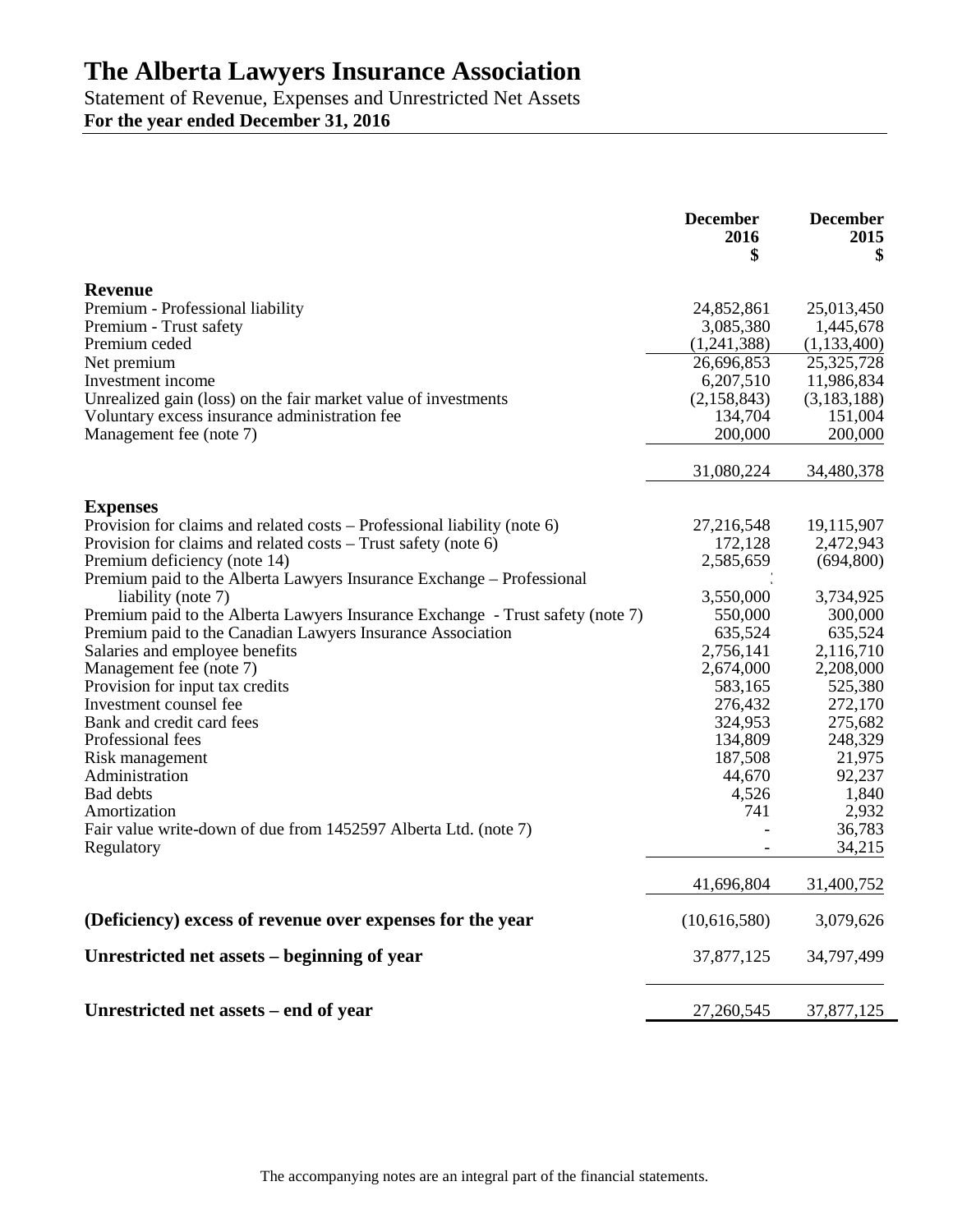Statement of Cash Flows **For the year ended December 31, 2016**

|                                                                                       | <b>December</b><br>2016<br>\$ | <b>December</b><br>2015<br>\$ |
|---------------------------------------------------------------------------------------|-------------------------------|-------------------------------|
| Cash provided by (used in)                                                            |                               |                               |
| <b>Operating activities</b>                                                           |                               |                               |
| (Deficiency) excess of revenue over expenses for the year<br>Items not affecting cash | (10,616,580)                  | 3,079,626                     |
| Amortization                                                                          | 741                           | 2,932                         |
| Gain on sale of investments                                                           | (2,548,715)                   | (7,339,524)                   |
| Unrealized loss (gain) on fair market value of investments                            | 2,158,843                     | 3,183,188                     |
| Provision for claims and related costs – Professional liability (note 6)              | 27,216,548                    | 19,115,907                    |
| Provision for claims and related costs – Trust safety (note 6)                        | 172,128                       | 2,472,943                     |
|                                                                                       | 16,382,965                    | 20,515,072                    |
| Increase (decrease) in pension plan payable                                           | 31,538                        | (131, 469)                    |
| Changes in non-cash working capital items                                             | (1,049,389)                   | 5,132,704                     |
| Claims and related costs paid Professional liability – net of recoveries              | (13,602,548)                  | (17,014,568)                  |
| Claims and related costs paid Trust safety– net of recoveries (note 6)                | (340, 129)                    | (2,943)                       |
|                                                                                       | 1,422,437                     | 8,498,796                     |
|                                                                                       |                               |                               |
| <b>Investing activities</b><br>Sale of investments                                    | 94,173,194                    |                               |
| Purchase of investments                                                               | (94, 857, 088)                | 152,853,214<br>(159,998,423)  |
|                                                                                       |                               |                               |
|                                                                                       | (683, 894)                    | (7, 145, 209)                 |
| Increase (decrease) in cash                                                           | 738,543                       | 1,353,587                     |
| Cash – beginning of year                                                              | 3,597,790                     | 2,244,203                     |
| Cash – end of year                                                                    | 4,336,333                     | 3,597,790                     |
|                                                                                       |                               |                               |
| Interest received                                                                     | 1,969,893                     | 2,632,423                     |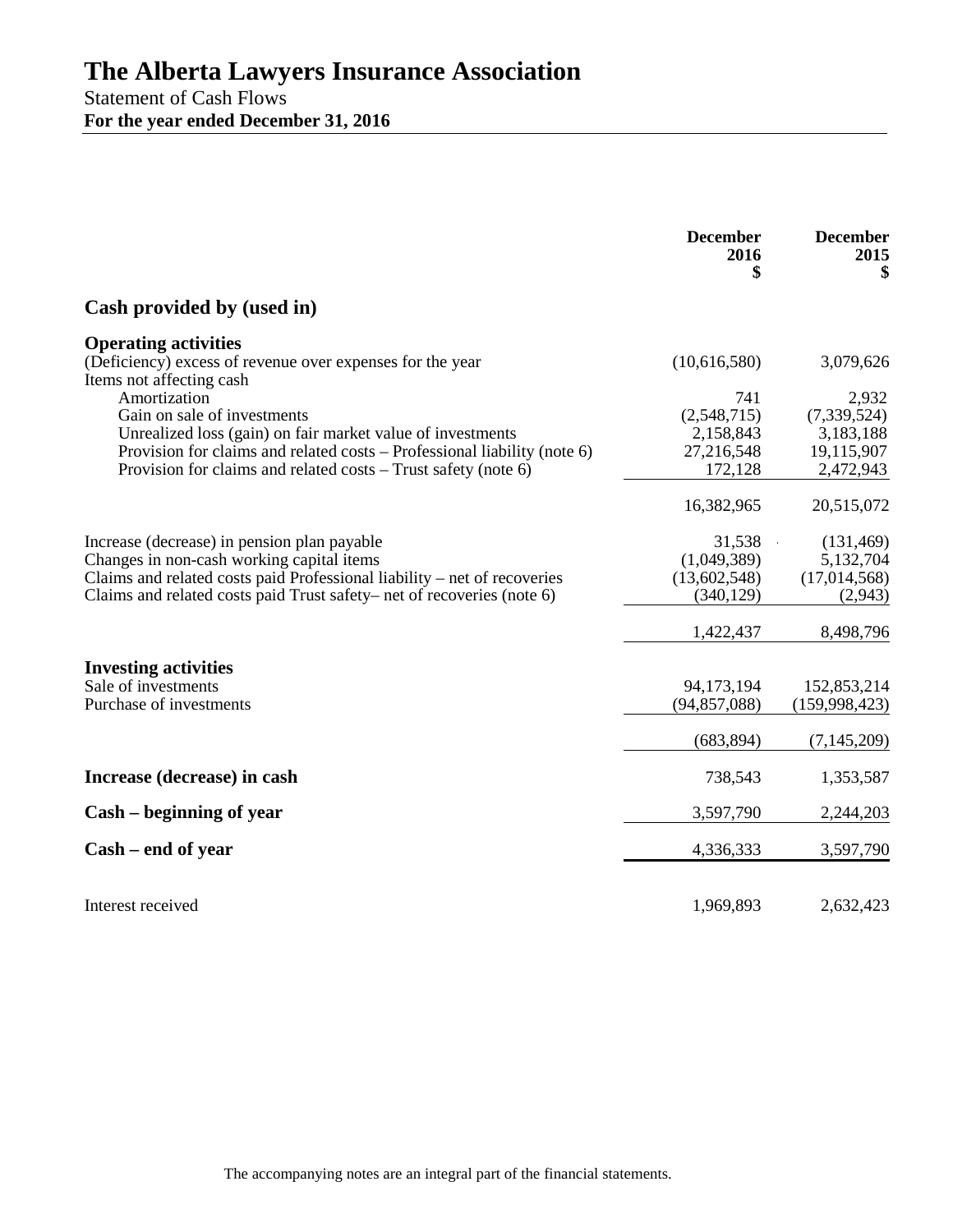## **1 Nature of operations**

The Alberta Lawyers Insurance Association (the Association) is a wholly owned subsidiary of the Law Society of Alberta (the Law Society). Pursuant to section 99(1) of the *Legal Profession Act of Alberta*, the Association administers a program under which each active member of the Law Society in private practice (insured lawyer) is required to purchase coverage under the Alberta Lawyers' Professional Liability and Trust Safety Insurance Group Policy (the Policy).

The Association is licensed in Alberta and is an entity domiciled in Canada and the address of its registered office is Suite 500, 919 11th avenue, SW, Calgary, Alberta, T2R 1P3.

The financial statements were authorized for issue by the Board of the Association on February 23, 2017.

#### **Professional Liability Insurance**

Under the Professional Liability section (or Part A) of the Policy, insured lawyers have coverage for claims and potential claims arising from negligent acts, errors or omissions for \$1,000,000 per occurrence, with an annual aggregate limit of \$2,000,000 per insured lawyer.

Prior to July 1, 2014 the Association contracted with the Canadian Lawyers Insurance Association (CLIA) for group Professional Liability coverage subject to a group deductible of \$500,000 for each claim. The Association was subject to premiums and other assessments that arose from the agreement with CLIA. The Association withdrew from CLIA effective June 30, 2014. In its place, the Alberta Lawyers Insurance Exchange (the Exchange) was created effective July 1, 2014. The Exchange is a reciprocal insurance exchange through which the Law Society, the Association and insured lawyers entered into agreements of mutual indemnification. The Exchange provides the Association with group coverage subject to a deductible of \$500,000 for each claim.

For the 2016 and 2015 policy years (beginning July 1 to June 30), the Association and Exchange have obtained stop-loss reinsurance in the amount of \$10,000,000 to cover annual aggregate payments over \$26,000,000 to a maximum of \$36,000,000. This \$10,000,000 coverage layer is co-insured with the reinsurer paying 80% of losses and the Association paying 20%.

#### **Trust Safety Insurance**

Effective July 1, 2014, the Trust Safety Insurance section (or Part B) of the Policy provides defined insurance coverage for misappropriation of money or other property entrusted to and received by insured lawyers in their capacity as barristers and solicitors and in relation to the provision of professional services. For the 2015 and 2016 policy years, there is a \$5,000,000 per misappropriation limit and a \$25,000,000 profession-wide annual aggregate limit. This coverage is subject to a \$3,000,000 group deductible with the Association paying the first \$500,000 of a misappropriation claim and the Exchange paying the next \$2,500,000.

For the 2016 and 2015 policy years, the Association and the Exchange have purchased excess insurance in the amount of \$22,000,000 to cover aggregate payments over \$3,000,000.

Claims for trust misappropriation arising before July 1, 2014 were covered under the provisions of the Law Society's Assurance Fund.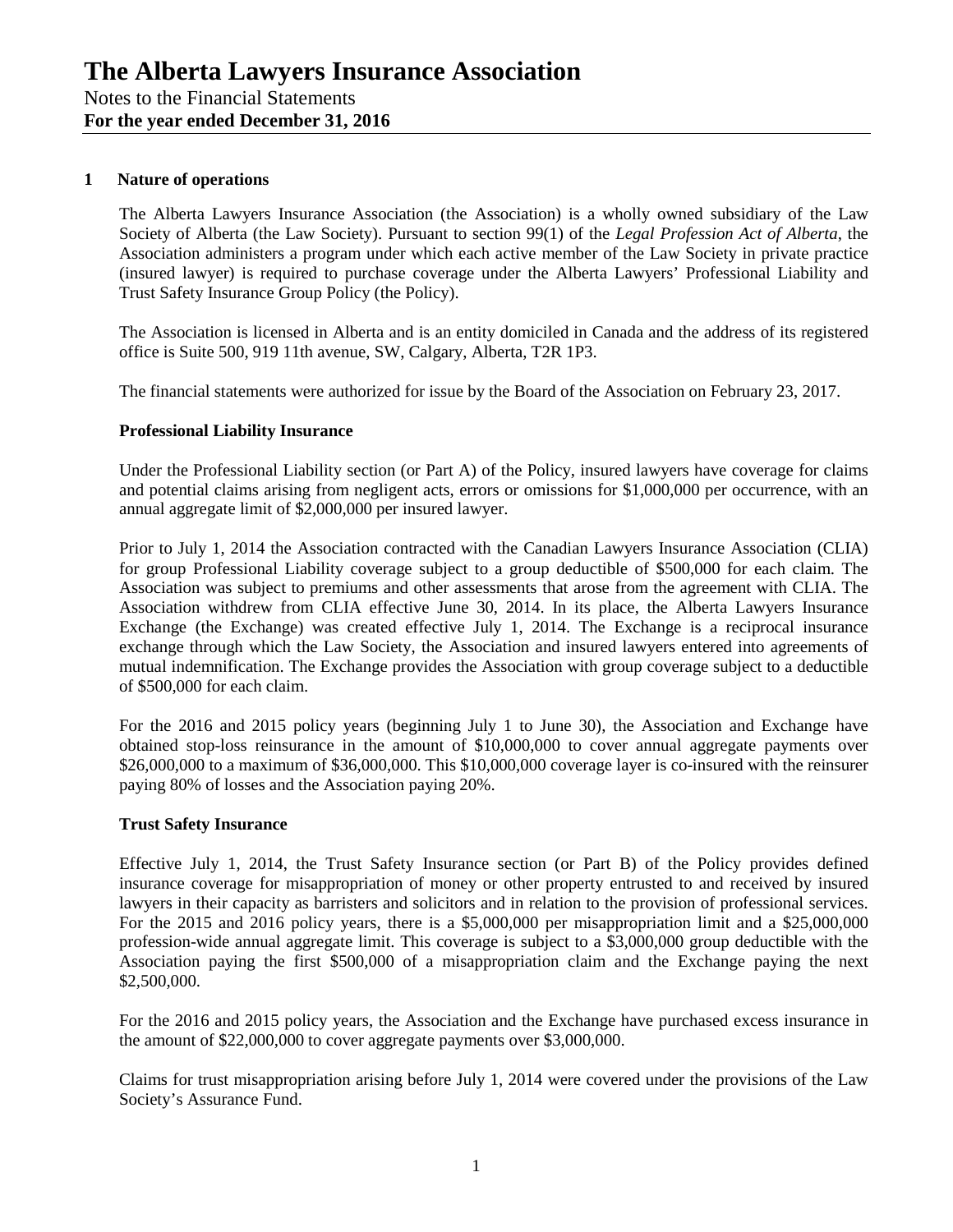## **2 Summary of significant accounting policies**

The principal accounting policies applied in the presentation of these financial statements are set out below. These policies have been consistently applied to the periods presented.

## **a) Basis of preparation**

These financial statements are prepared in accordance with Canadian Accounting Standards for not for profit organizations (ASNPO) as issued by the Canadian Accounting Standards Board.

The statement of financial position is presented on a non-classified basis. Assets expected to be realized and liabilities expected to be settled within the Association's normal operating cycle of one year would typically be considered as current, including the following balances: cash and cash equivalents, treasury bills included in investments, prepaid expenses, accrued interest receivable, accounts receivable, due to related parties, accounts payable and accrued liabilities, and unearned premiums.

The following balances are generally comprised of current and non-current amounts: bonds and equity investments included in investments, and the provision for claims and related costs. The current and noncurrent portions of such balances are disclosed, where applicable, throughout the notes to the financial statements.

## **b) Use of estimates and judgment**

The preparation of the financial statements in conformity with ASNPO requires management to make estimates and assumptions that affect the reported amount of assets and liabilities as at the date of the financial statements and the reported amounts of revenue and expenses during the reporting periods. Actual results could differ from these estimates.

Information about judgments, estimates and assumptions that have the most significant effect on the amounts reflected in the financial statements is included in note 6 – Reserve for claims and related costs.

#### **c) Functional and presentation currency**

The financial statements are presented in Canadian dollars, which is also the Association's functional currency.

#### **d) Financial instruments**

The Association initially measures financial assets and financial liabilities at cost. It subsequently measures its investments at fair value. The financial assets subsequently measured at amortized cost include cash and cash equivalents, accounts receivable and accrued interest receivable. The financial liabilities subsequently recorded at amortized cost include accounts payable and accrued liabilities.

The Association's investments consist of equity securities, corporate bonds, municipal government bonds, provincial government bonds and federal government bonds. The investment in equity securities which are traded on active markets are recorded at fair value. The Association has elected to record the investments in corporate bonds, municipal government bonds, provincial government bonds and federal government bonds at fair value. Changes in fair value of the investments are recorded on the statement of revenue, expenses and unrestricted net assets.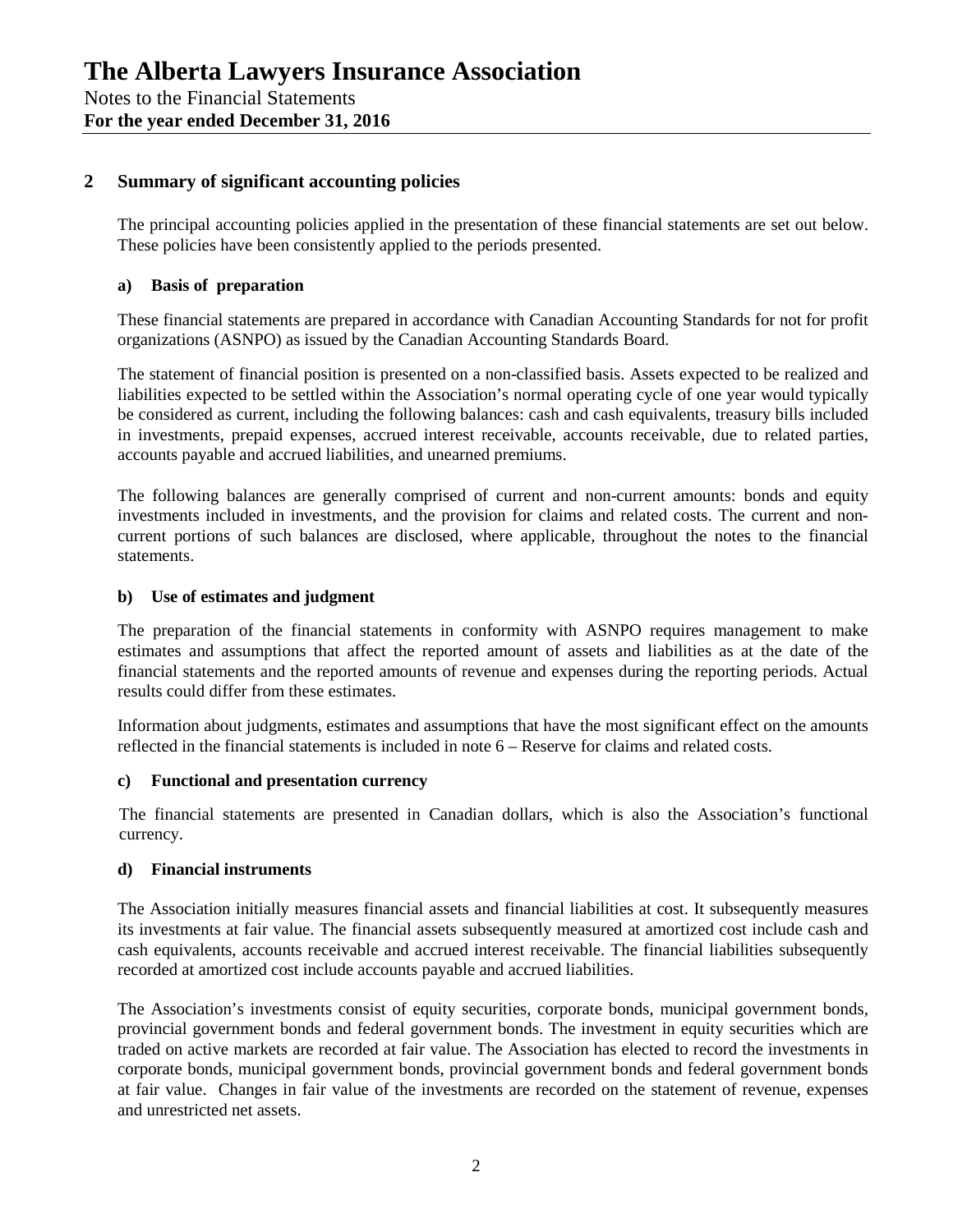## Notes to the Financial Statements

## **For the year ended December 31, 2016**

Financial assets are tested for impairment at the end of each reporting period and when there are indications that the assets may be impaired.

#### **e) Revenue recognition**

The Association follows the deferral method for revenue recognition. Amounts received or receivable from insured lawyers that pertain to the period subsequent to fiscal year end are recorded as unearned premiums and recorded as revenue in the next fiscal year.

#### **f) Premium income**

Premiums are determined annually prior to July  $1<sup>st</sup>$ , the commencement of the policy year, and amounts are due from insured lawyers prior to that date. Premium revenue is recorded evenly throughout the policy year as the services are rendered.

#### **g) Investment income**

Investment income comprises interest, dividends, fund distributions, and gains and losses realized on the disposal of investments. Interest and dividends earned on investments are included as revenue on an accrual basis. The change in fair value of investments is recorded in the non-consolidated statement of revenue, expenses and unrestricted net assets as an unrealized gain (loss) on the fair market value of investments.

#### **h) Provision for claims and related costs**

The provision for claims and related costs is based upon the change from year to year in the reserve for claims and related costs. The reserve amount is the actuarially determined discounted cost of possible claims and related costs as at the end of the fiscal year.

The Association has engaged a third party actuary to provide an annual valuation of the reserve for claims and related costs in accordance with the standards of practice adopted by the Canadian Institute of Actuaries. For the purpose of the actuarial valuation, the actuary uses information contained in the Association's financial records.

#### **i) Premium ceded**

The Association enters into reinsurance treaties for contracts with coverage in excess of certain maximum amounts. Estimates of any amounts recoverable from reinsurers on unpaid claims will be recorded separately from other estimated amounts payable. Amounts recoverable from reinsurers are estimated in a manner consistent with the liabilities associated with the reinsured policy.

Ceded reinsurance arrangements do not relieve the Association from its obligations to policyholders.

Reinsurance assets and liabilities are derecognized when the contractual rights are extinguished or expire, or when the contract is transferred to another party.

As of December 31, 2016, no reinsurance assets have been recorded.

#### **j) Recoveries**

Recoveries for claims and related costs from insurers and other third parties are recorded when they can be reasonably estimated and collectability is reasonably assured. Otherwise, the recovery is recorded when received.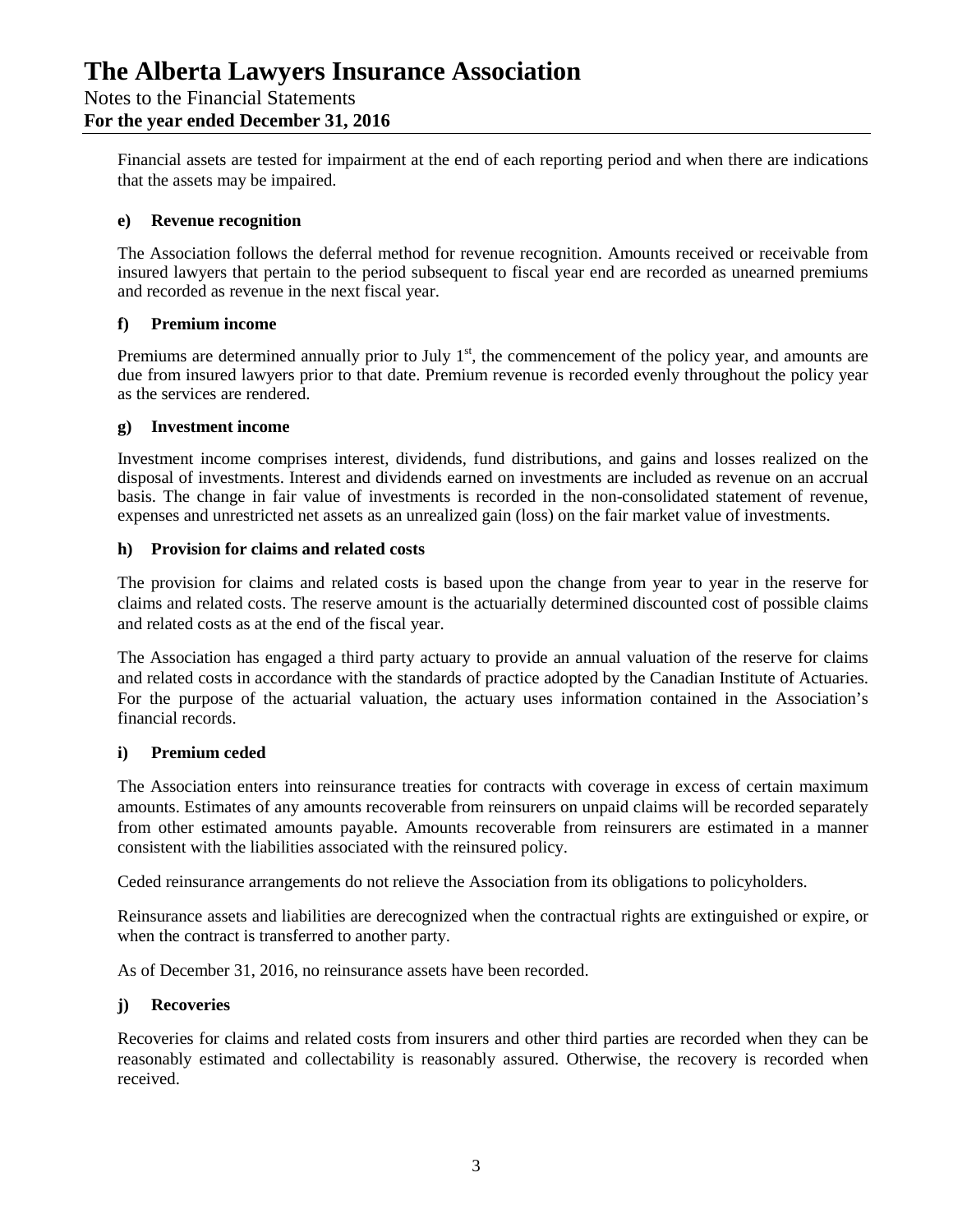**For the year ended December 31, 2016**

#### **k) Cash and cash equivalents**

Cash includes cash on deposit with banks and other highly liquid short-term investments comprised of treasury bills with an original term to maturity of three months or less.

#### **l) Donated services**

A portion of the Association's work is dependent on the services of volunteers, in particular the significant contribution of the Benchers of the Law Society, the Advisory Board of the Exchange and committees of the Benchers and the Advisory Board. These services are not normally purchased by the Association and, due to the difficulty in determining their fair value, donated services are not recognized in these financial statements.

#### **m) Unearned premiums**

Insurance premiums for each fiscal year are billed in advance and recognized as revenue on a monthly basis during the fiscal year. Unearned premiums represent the portion of premiums remaining to be earned at the reporting date.

#### **n) Income taxes**

The Association meets the qualifications of a non-profit organization as defined in the *Income Tax Act* and, as such, is exempt from income taxes.

#### **o) Capital assets**

Capital assets are recorded at cost net of accumulated amortization. Amortization is calculated on a straightline basis at the following annual rates:

| Furniture and equipment | 20%     |
|-------------------------|---------|
| Computers               | 33 1/3% |

#### **3 Investments**

The Association's investments are governed by a Statement of Investment Policies and Goals as approved by the Benchers of the Law Society and managed under contract with an investment manager. The Association's investments are carried at fair market value and the non-consolidated statement of revenue, expenses and unrestricted net assets reports both realized and unrealized gains and losses on investments. The Association's investments, which are denominated in Canadian dollars, consist of T-bills, pooled bond funds, and individual and pooled equity investments.

Investments are as follows:

|              | December 31,<br>2016 | December 31,<br>2015 |
|--------------|----------------------|----------------------|
| T-Bills      | 15,995,101           | 16,406,800           |
| <b>Bonds</b> | 60,426,111           | 60,895,373           |
| Equities     | 45,023,919           | 43,069,192           |
|              | 121,445,131          | 120,371,365          |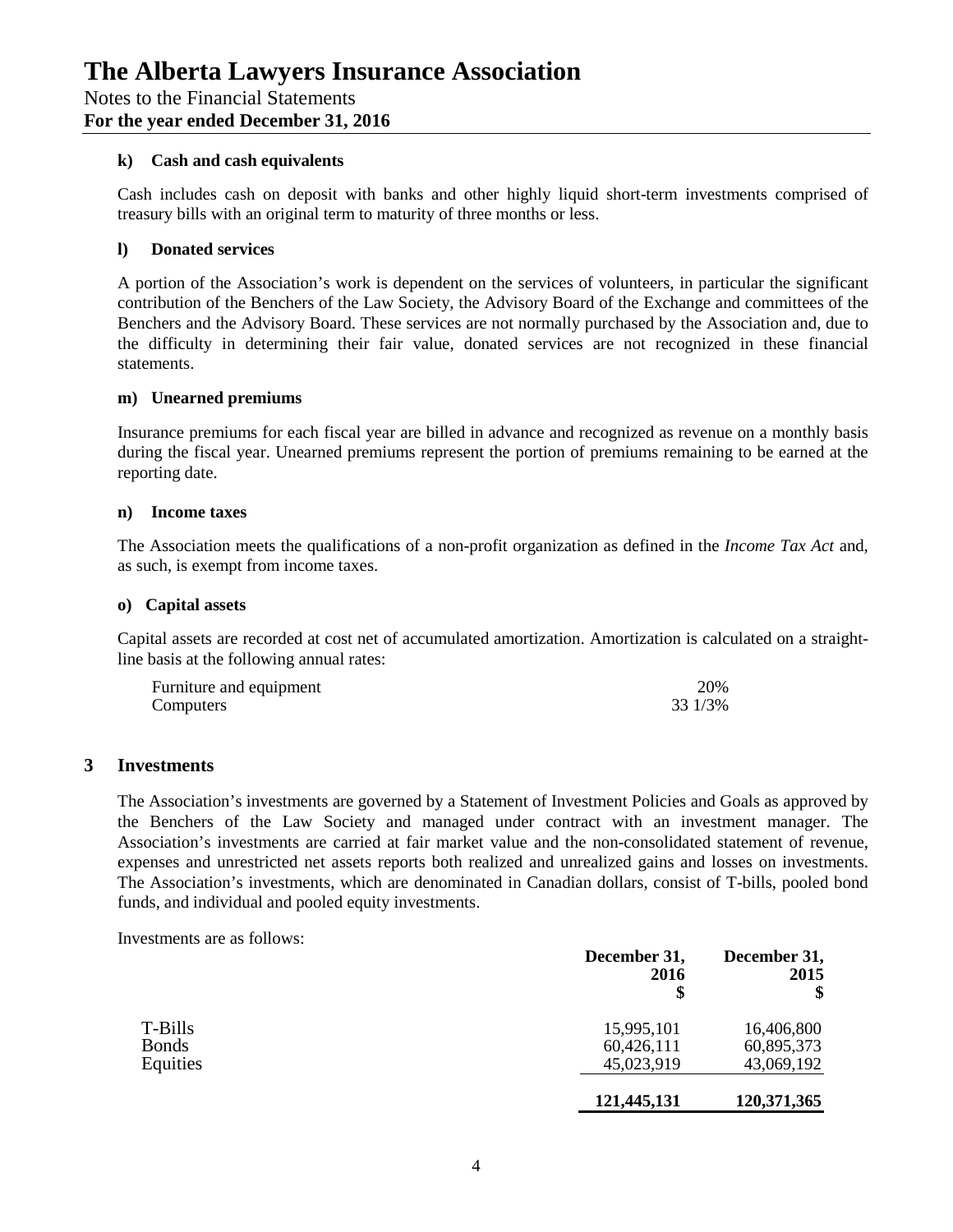Notes to the Financial Statements **For the year ended December 31, 2016**

## **4 Accounts Receivable**

Accounts receivable consists of the following amounts:

|                                                                   | December 31,<br>2016<br>S | December 31,<br>2015 |
|-------------------------------------------------------------------|---------------------------|----------------------|
| Premiums due from insured lawyers                                 | 1,799,830                 | 2,292,211            |
| Reinsurance recoverables due from CLIA<br>Expenses due from ALIEX | 3,734,801<br>12,074       | 618,006              |
| <b>Total Accounts Receivable</b>                                  | 5,546,705                 | 2,910,217            |

## **5 Share capital**

On January 30, 2006, the Association was converted from a company limited by guarantee to a company limited by shares. As a result of this conversion, share capital of \$20 was issued representing four common shares; three shares issued to the Law Society and one common share issued to the person from time to time holding the office of Executive Director of the Law Society, as bare trustee for the Law Society.

## **6 Provision for claims and related costs**

The change in the Professional liability provision for claims and related costs is summarized as follows:

|                                                                                                                   | December 31,<br>2016<br>\$                               | December 31,<br>2015<br>\$                               |
|-------------------------------------------------------------------------------------------------------------------|----------------------------------------------------------|----------------------------------------------------------|
| Provision for claims and related costs, Professional liability –<br>beginning of year                             | 73,394,000                                               | 70,996,000                                               |
| Claims paid and accrued<br>Related costs paid and accrued<br>Recoveries                                           | (14,026,456)<br>(6,813,403)<br>7,237,311<br>(13,602,548) | (16,312,584)<br>(6,289,478)<br>5,884,155<br>(16,717,907) |
| Increase due to claims experience                                                                                 | 27,216,548                                               | 19,115,907                                               |
| Provision for claims and related costs, Professional liability - end<br>of year                                   | 87,008,000                                               | 73,394,000                                               |
| Actuarial determined liability<br>Provision for adverse deviation<br>Provision for incurred but unreported claims | 62,744,000<br>11,585,000<br>12,679,000                   | 50,035,000<br>9,535,000<br>13,824,000                    |
| Provision for claims and related costs, Professional liability                                                    | 87,008,000                                               | 73,394,000                                               |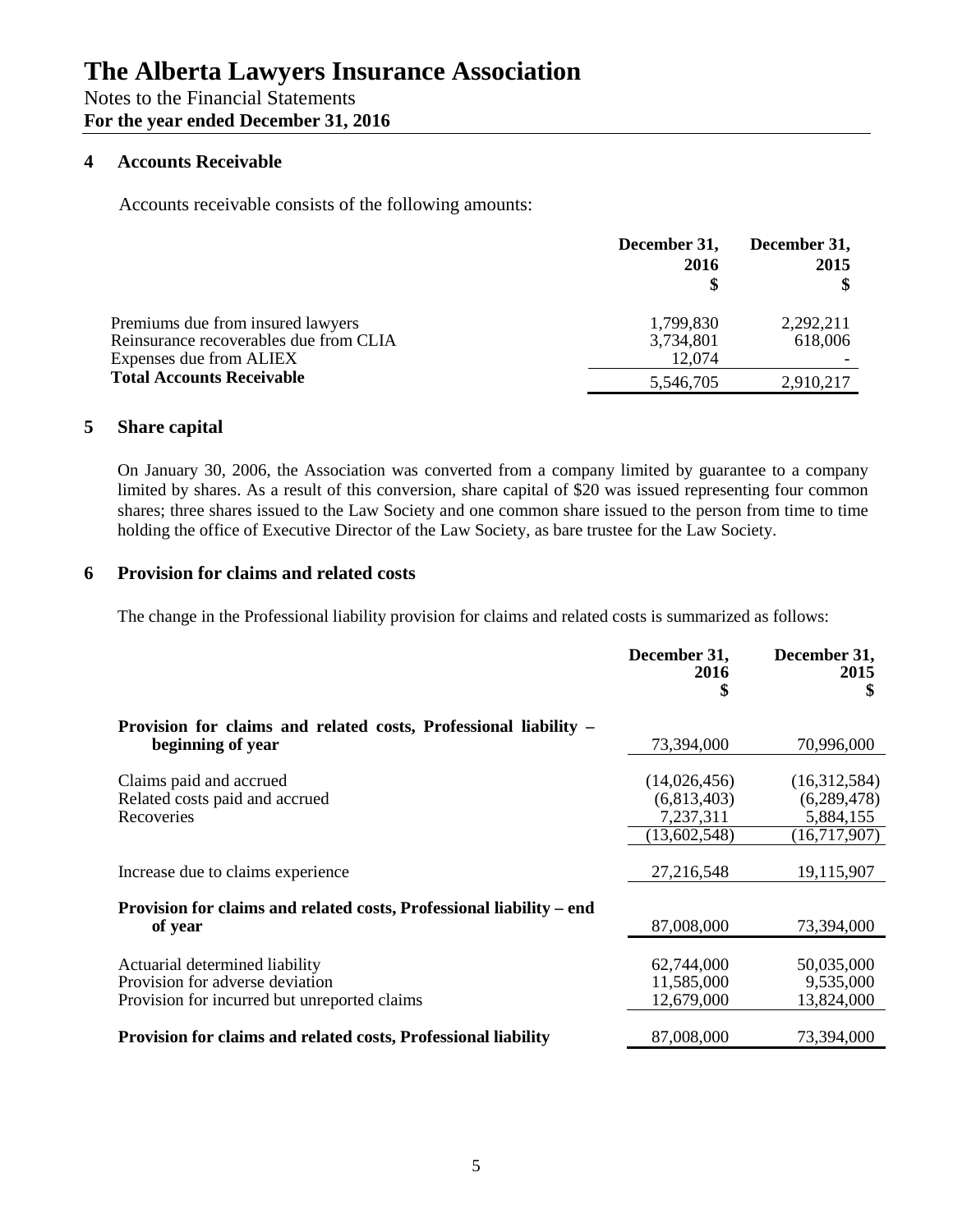## Notes to the Financial Statements **For the year ended December 31, 2016**

The change in the Trust safety provision for claims and related costs is summarized as follows:

|                                                                                                                   | December 31,<br>2016<br>\$      | December 31,<br>2015<br>\$      |
|-------------------------------------------------------------------------------------------------------------------|---------------------------------|---------------------------------|
| Provision for claims and related costs, Trust safety – beginning<br>of year                                       | 2,470,000                       |                                 |
| Claims paid and accrued<br>Related costs paid and accrued<br>Recoveries                                           | (298, 471)<br>(41, 657)         | (2,943)                         |
|                                                                                                                   | 2,129,872                       | (2,943)                         |
| Increase due to claims experience                                                                                 | 172,128                         | 2,472,943                       |
| Provision for claims and related costs, Trust safety – end of year                                                | 2,302,000                       | 2,470,000                       |
| Actuarial determined liability<br>Provision for adverse deviation<br>Provision for incurred but unreported claims | 1,129,000<br>289,000<br>884,000 | 1,217,000<br>317,000<br>936,000 |
| Provision for claims and related costs, Trust safety                                                              | 2,302,000                       | 2,470,000                       |

Included in the Provision for claims and related costs on the non-consolidated statement of revenue, expenses and unrestricted net assets is the increase due to claims experience of \$27,216,548 for Professional liability (December 31, 2015 - \$19,115,907) and \$172,128 for Trust safety (December 31, 2015 - \$2,472,943).

The discount rate applied by the actuary at December 31, 2016 is  $2.505\%$  (December 31, 2015 – 2.30%) which is based on the expected market yield of the Association's investment portfolio. The Professional liability undiscounted provision balance at December 31, 2016 is \$85,525,000 (December 31, 2015 – \$68,303,000) and the Trust safety undiscounted provision balance at December 31, 2016 is \$2,152,000 (December 31, 2015 - \$2,300,000).

#### **Actuarial analysis**

The process of determining actuarial liabilities necessarily involves the risk that actual results may vary from assumed results. The risk varies in proportion to the length of period covered by each assumption and the potential volatility of the actual results.

The provision for incurred but not reported claims has been estimated for the period using actuarial methods and is based on expected claims development patterns and expected losses.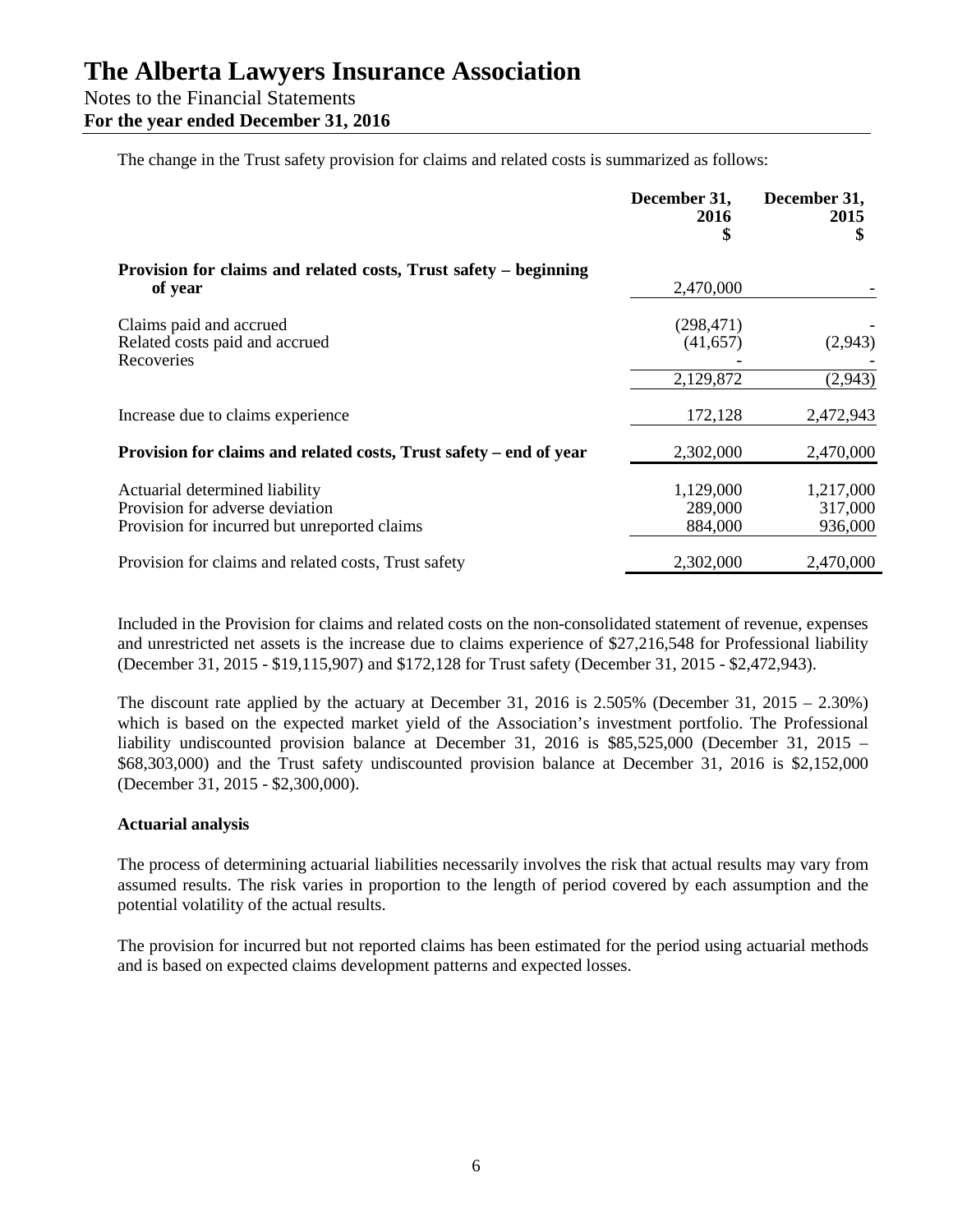#### **Claims development tables**

A review of the historical development of the Association's insurance estimates provides a measure of the Association's ability to estimate the ultimate value of claims. The top half of the following tables illustrates how the Association's estimate of total undiscounted claim costs for each year has changed at successive year-ends. The bottom half of the tables reconcile the cumulative claims to the amount appearing in the statement of financial position.

Historical Estimate of Ultimates – Part A Net of Reinsurance ('000\$)

|                                                                                                                                                                                                  | <b>Fund Years</b> |        |        |        |        |        |        |        |        |       |                                   |
|--------------------------------------------------------------------------------------------------------------------------------------------------------------------------------------------------|-------------------|--------|--------|--------|--------|--------|--------|--------|--------|-------|-----------------------------------|
|                                                                                                                                                                                                  | 2008              | 2009   | 2010   | 2011   | 2012   | 2013   | 2014   | 2015   | 2016   | 2017  | <b>Total</b>                      |
| Estimate of ultimates                                                                                                                                                                            |                   |        |        |        |        |        |        |        |        |       |                                   |
| After 6 months                                                                                                                                                                                   | n/a               | 7,864  | 8,110  | 8,044  | 7,807  | 6,153  | 7,596  | 7,460  | 7,747  | 9,553 |                                   |
| One year later                                                                                                                                                                                   | 15,322            | 18,384 | 19,083 | 14,325 | 15,582 | 12,855 | 17,392 | 16,102 | 18,984 |       |                                   |
| Two years later                                                                                                                                                                                  | 14,665            | 19,730 | 19,427 | 15,047 | 16,715 | 12,754 | 18,002 | 17,169 |        |       |                                   |
| Three years later                                                                                                                                                                                | 15,019            | 20,295 | 20,764 | 15,733 | 19,731 | 12,930 | 20,833 |        |        |       |                                   |
| Four years later                                                                                                                                                                                 | 15,386            | 20,189 | 20,814 | 15,784 | 20,300 | 15.917 |        |        |        |       |                                   |
| Five years later                                                                                                                                                                                 | 17,572            | 20,182 | 20,768 | 16,327 | 19,538 |        |        |        |        |       |                                   |
| Six years later                                                                                                                                                                                  | 17,875            | 20,185 | 20,779 | 16,143 |        |        |        |        |        |       |                                   |
| Seven years later                                                                                                                                                                                | 17,452            | 20,173 | 20,846 |        |        |        |        |        |        |       |                                   |
| Eight years later                                                                                                                                                                                | 16,977            | 20,214 |        |        |        |        |        |        |        |       |                                   |
| Nine years later                                                                                                                                                                                 | 16,781            |        |        |        |        |        |        |        |        |       |                                   |
| Current estimate                                                                                                                                                                                 | 16,781            | 20,214 | 20,846 | 16,143 | 19,538 | 15,917 | 20,833 | 17,169 | 18,984 | 9,553 | 175,978                           |
| Cumulative payments                                                                                                                                                                              | 15,676            | 20,101 | 20,695 | 11,576 | 13,639 | 9,063  | 7,555  | 3,504  | 1,646  | 144   | 103,598                           |
| Net Liabilities                                                                                                                                                                                  | 1,105             | 114    | 151    | 4,567  | 5,899  | 6,854  | 13,278 | 13,665 | 17,339 | 9,409 | 72,380                            |
| Total all years<br>Current years net liability<br>Prior years net liabilities<br>Unallocated loss adjustment expenses<br>Effect of discounting and PfAD<br>Liability recoverable from reinsurers |                   |        |        |        |        |        |        |        |        |       | 72,380<br>2,830<br>6.315<br>5,483 |
| Net liability in statement of financial position                                                                                                                                                 |                   |        |        |        |        |        |        |        |        |       | 87,008                            |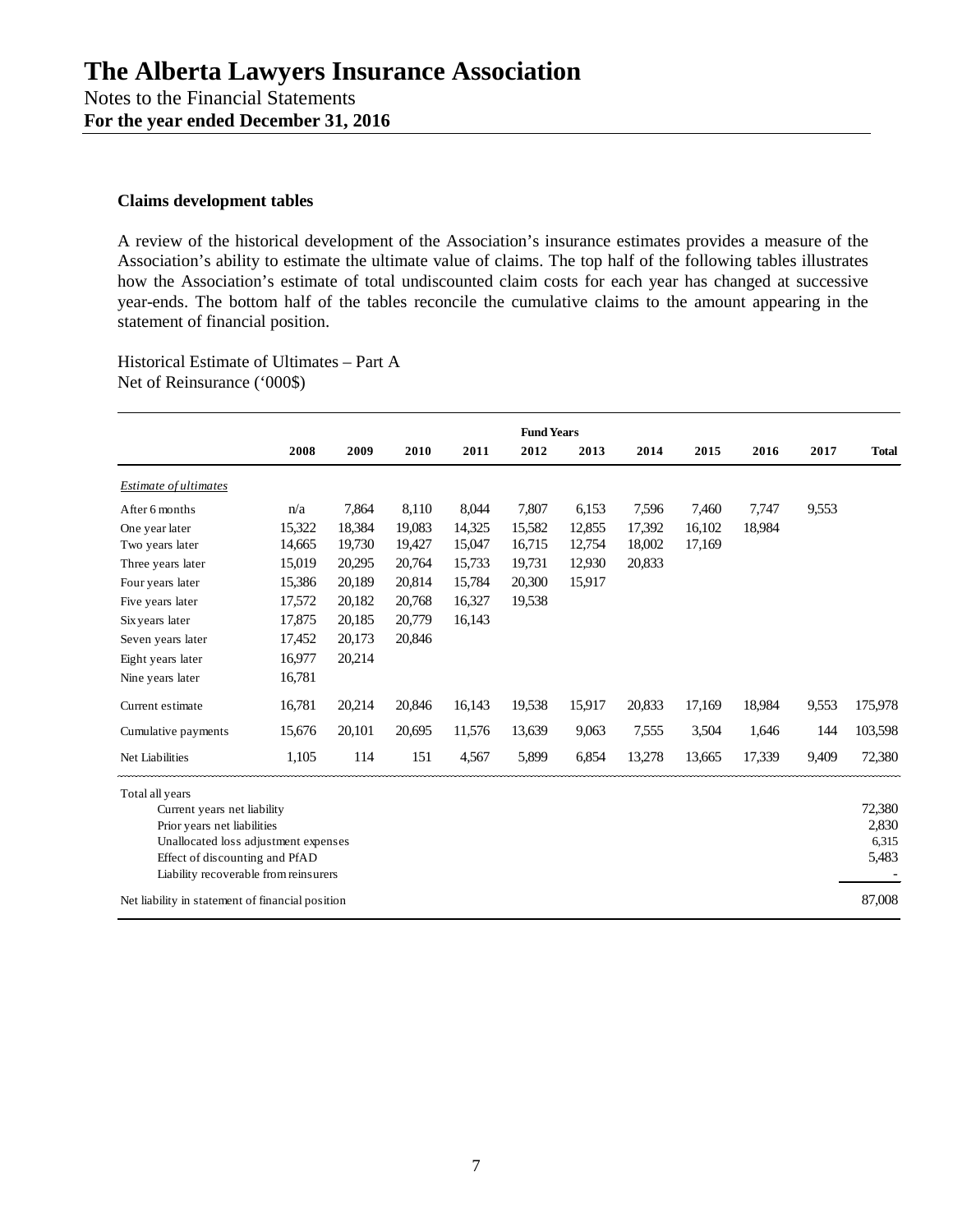## Notes to the Financial Statements **For the year ended December 31, 2016**

Historical Estimate of Ultimates – Part B Net of Reinsurance ('000\$)

|                                                                                                                                                                                                  | <b>Reported / Calendar Year</b> |                |      |                     |
|--------------------------------------------------------------------------------------------------------------------------------------------------------------------------------------------------|---------------------------------|----------------|------|---------------------|
|                                                                                                                                                                                                  | 2014                            | 2015           | 2016 | Total               |
| <b>Estimate of ultimates</b>                                                                                                                                                                     |                                 |                |      |                     |
| End of year<br>One year later<br>Two years later                                                                                                                                                 |                                 | 1,591<br>1,423 | 373  |                     |
| Current estimate                                                                                                                                                                                 |                                 | 1,423          | 373  | 1,796               |
| Cumulative payments                                                                                                                                                                              |                                 | 343            | 3    | 346                 |
| <b>Net Liabilities</b>                                                                                                                                                                           |                                 | 1,081          | 370  | 1,451               |
| Total all years<br>Current years net liability<br>Prior years net liabilities<br>Unallocated loss adjustment expenses<br>Effect of discounting and PfAD<br>Liability recoverable from reinsurers |                                 |                |      | 1,451<br>702<br>150 |
| Net liability in statement of financial poistion                                                                                                                                                 |                                 |                |      | 2,302               |

## **Sensitivity analysis**

The sensitivity analysis below is based on a change in assumption while holding all other conditions constant. In practice, this is unlikely to occur, and changes in some of the assumptions may be correlated. The table below provides the impact on net income of the most significant assumption changes.

| <b>Assumption</b>                                       | <b>Income and</b><br>equity impact<br><b>December 31, 2016</b> | <b>Income and</b><br>equity impact<br>December 31, 2015 |
|---------------------------------------------------------|----------------------------------------------------------------|---------------------------------------------------------|
|                                                         | S                                                              | S                                                       |
| 10% increase in incurred but not reported claims        | (1,807,000)                                                    | (1,605,000)                                             |
| 10% decrease in incurred but not reported claims        | 1,807,000                                                      | 1,605,000                                               |
| 1% increase in discount rate impact on claims provision | 2,650,000                                                      | 2,138,000                                               |
| 1% decrease in discount rate impact on claims provision | (2,824,000)                                                    | (2,274,000)                                             |
| 1% increase in interest rate impact on bond values      | (4,441,000)                                                    | (4,494,000)                                             |
| 1% decrease in interest rate impact on bond values      | 4,441,000                                                      | 4,494,000                                               |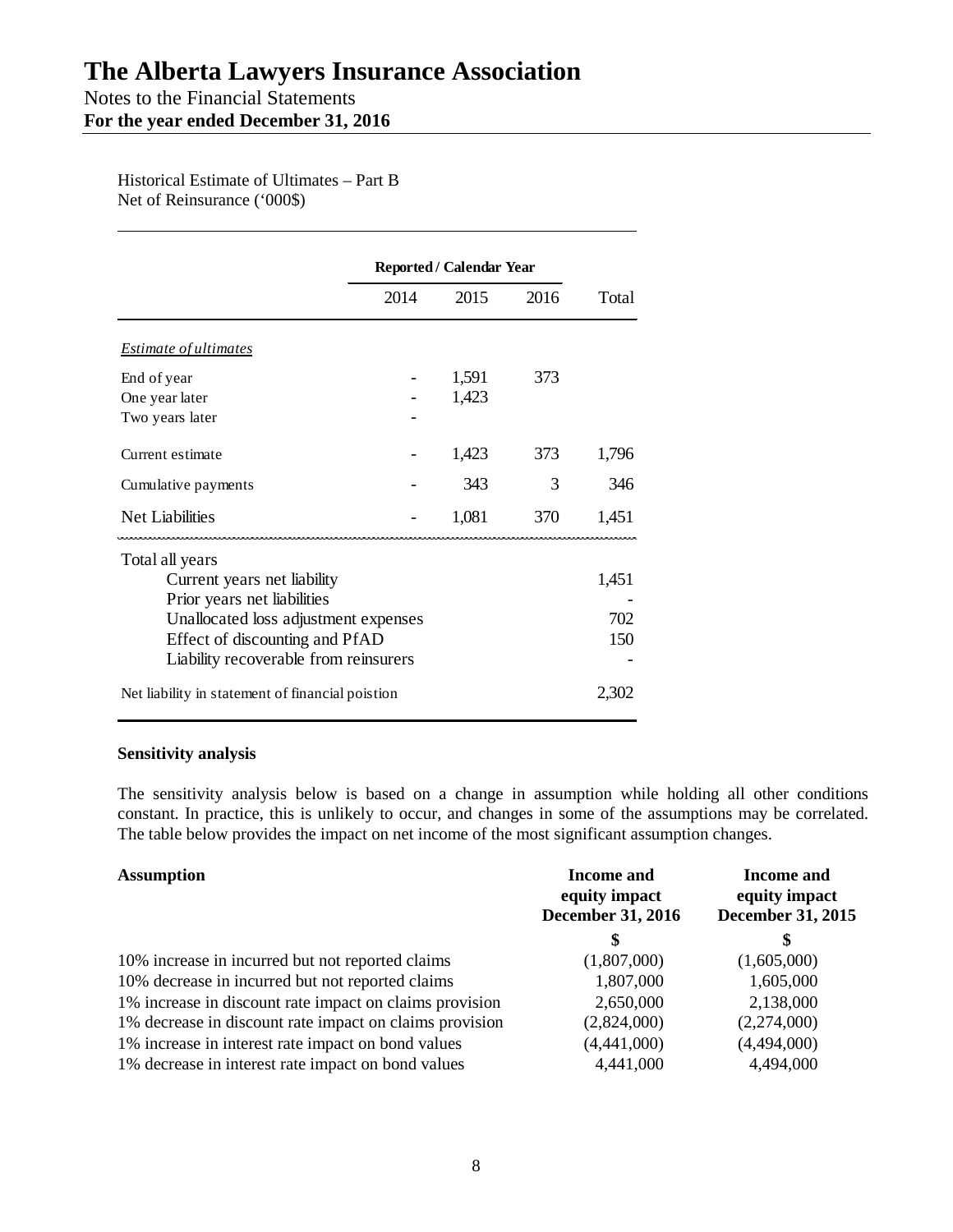## **7 Related party transactions**

As described in note 4 the Association is a wholly owned subsidiary of the Law Society. During the year, the Association paid the Law Society \$2,674,000 (December 2015 – \$2,208,000) for management fees and \$187,700 (2015 - \$0) for risk management fees. The balance payable to the Law Society at December 31 of \$8,005 is non-interest bearing and due on demand (December 2015 - \$1,935).

Prior to the July 1, 2014 commencement of the operations of the Exchange, the Association provided \$5,000,000 in contributed capital to the Exchange. During the year, the Association paid the Exchange \$4,100,000 (2015 - \$4,100,000) for insurance premiums of which \$2,050,000 (2015 - \$2,050,000) was expensed during the year with the balance of \$2,050,000 recorded as prepaid expense. The Exchange paid the Association \$200,000 (2015 - \$200,000) for management fees during the year. The Association provides and performs certain management, claims management and administrative duties and services to the Exchange as outlined in a management agreement.

The elected Benchers of the Law Society and members of the Advisory Board include lawyers drawn from law firms across the province. These law firms may at times be engaged by the Association in the normal course of business. During the year ended December 31, 2016, expenses of \$2,695,400 (December 31, 2015 - \$2,372,700) were incurred with these law firms. The Benchers and Advisory Board members are not involved in retaining these firms.

1452597 Alberta Ltd. (1452597) was a wholly owned subsidiary of the Association and was incorporated on February 12, 2009 under the Business Corporations Act. Share capital of \$1 consists of 100 common shares. The balance due from 1452597 at December 31 was NIL (2015 - \$374).

The sole purpose of 1452597 was to hold real property obtained under the terms of a claim settlement regarding the Association's insurance coverage for insured lawyers. The claim was concluded in 2015 by selling the property and transferring the net proceeds to the Association at which time 1452597 was wound up.

#### **8 Financial instruments**

The Association recognizes financial instruments at fair value upon initial recognition, plus transaction costs in the case of financial instruments measured at amortized cost. Financial assets are derecognized when the rights to receive cash flows from the assets have expired or have been transferred and the Association has transferred substantially all risks and rewards of ownership. Financial liabilities are derecognized when the obligation is discharged, cancelled, or has expired.

The Association's investments are classified as held for trading or designated at fair value through profit or loss (FVTPL) at inception. A financial asset or financial liability is classified as held for trading if it is acquired or incurred principally for the purpose of selling or repurchasing in the short term; or if, on initial recognition, it is part of a portfolio of identifiable financial investments that are managed together and for which there is evidence of a recent actual pattern of short-term profit taking.

Gains and losses arising from changes in the fair value of FVTPL financial instruments are presented in the non-consolidated statement of revenue, expenses and unrestricted net assets as net changes in unrealized gain (loss) on fair market value of investments in the period in which they arise.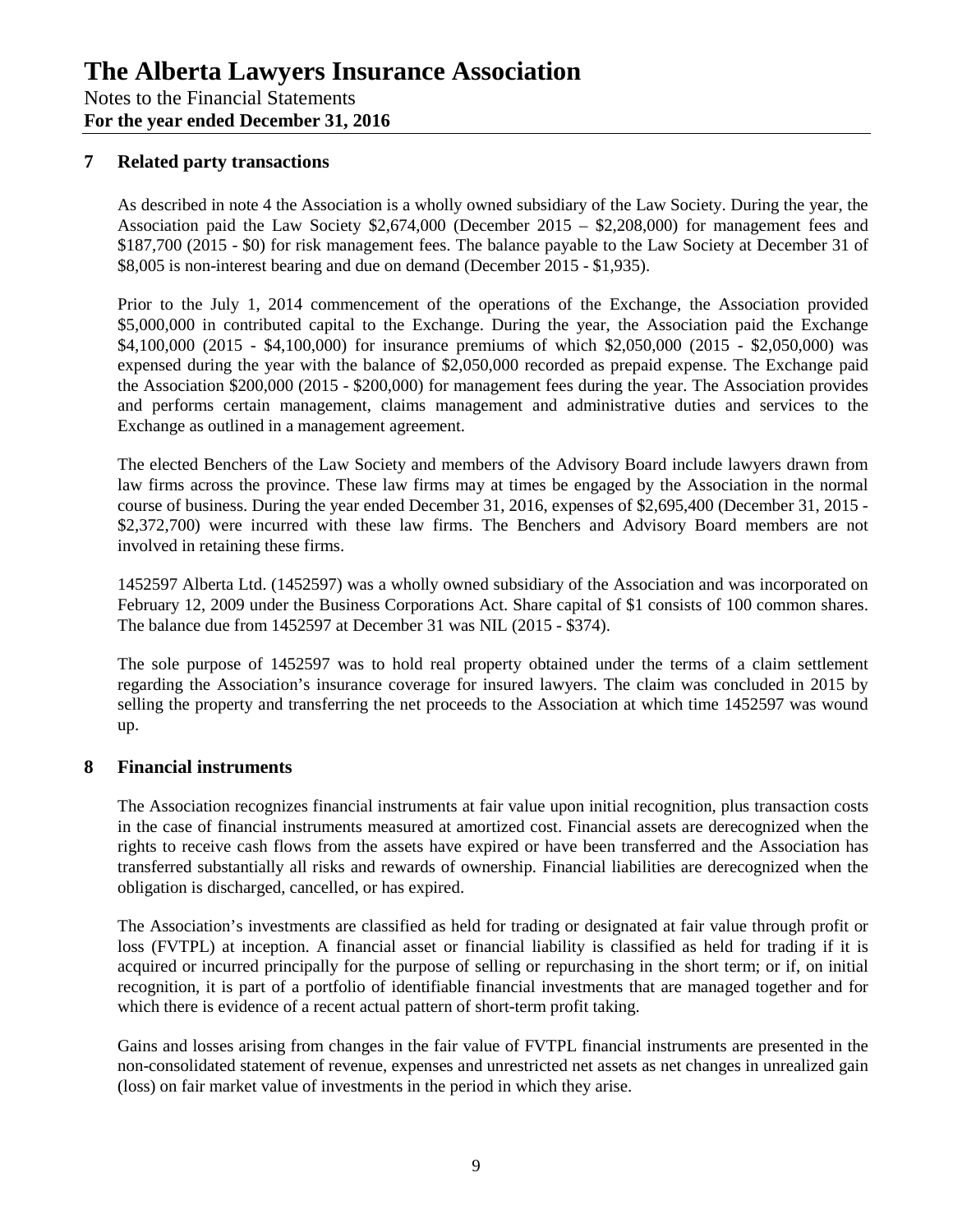All other financial assets and liabilities are measured at amortized cost. Under this method, financial assets and liabilities reflect the amount required to be received or paid, discounted, when appropriate, at the contract's effective interest rate.

## **Fair value hierarchy**

A fair value hierarchy presented below distinguishes the significance and objectivity of the inputs used in determining the fair value measurements of financial instruments. The hierarchy contains the following levels based on the nature of the pricing inputs:

Level 1 – Inputs that reflect unadjusted quoted prices in active markets for identical assets or liabilities that are publicly available at the measurement date.

Level 2 – Inputs other than quoted prices that are observable for the assets or liabilities either directly or indirectly, including inputs in markets that are not considered to be active.

Level 3 – Inputs that are largely unobservable. Fair value requires significant management estimate and judgment.

The following table illustrates the fair value classification of the Association's financial instruments within the fair value hierarchy as at December 31, 2016:

|                          | <b>Estimated fair value (2016)</b> |                          |             | <b>Estimated fair value (2015)</b> |                          |             |
|--------------------------|------------------------------------|--------------------------|-------------|------------------------------------|--------------------------|-------------|
|                          | Level 1                            | <b>Level 2</b>           | 2016 Total  | <b>Level 1</b>                     | <b>Level 2</b>           | 2015 Total  |
|                          |                                    |                          |             |                                    |                          |             |
| T-Bills                  | 15,995,101                         | $\overline{\phantom{a}}$ | 15,995,101  | 16,406,800                         | $\overline{\phantom{a}}$ | 16,406,800  |
| <b>Bonds</b>             | $\overline{\phantom{a}}$           | 60,426,111               | 60,426,111  | $\overline{\phantom{0}}$           | 60,895,373               | 60,895,373  |
| Equities                 | 10,866,652                         | 34, 157, 267             | 45,023,919  | 9,263,285                          | 33,805,907               | 43,069,192  |
| <b>Total Investments</b> | 26,861,753                         | 94,583,378               | 121,445,131 | 25,670,085                         | 94,701,280               | 120,371,365 |

Investments classified as Level 2 are held in pooled funds, the underlying assets of which are traded in active markets. The pooled funds are valued based on the net asset value per share of the pooled fund. The Association did not have any transfers between levels and no level 3 investments in the years ended December 31, 2016 and December 31, 2015.

#### **9 Reinsurance**

The Association and the Exchange have entered into stop loss reinsurance and excess insurance contracts as described in Note 1.

As of December 31, 2016 there were no claims above the Exchange's Professional Liability and Trust Safety coverage of \$1,000,000 and \$3,000,000 respectively and no claims above these levels considered to be incurred but not reported as determined by the appointed actuary (2015 - NIL). As such, no assets for the reinsurance or excess insurance contracts have been recognized in the statement of financial position.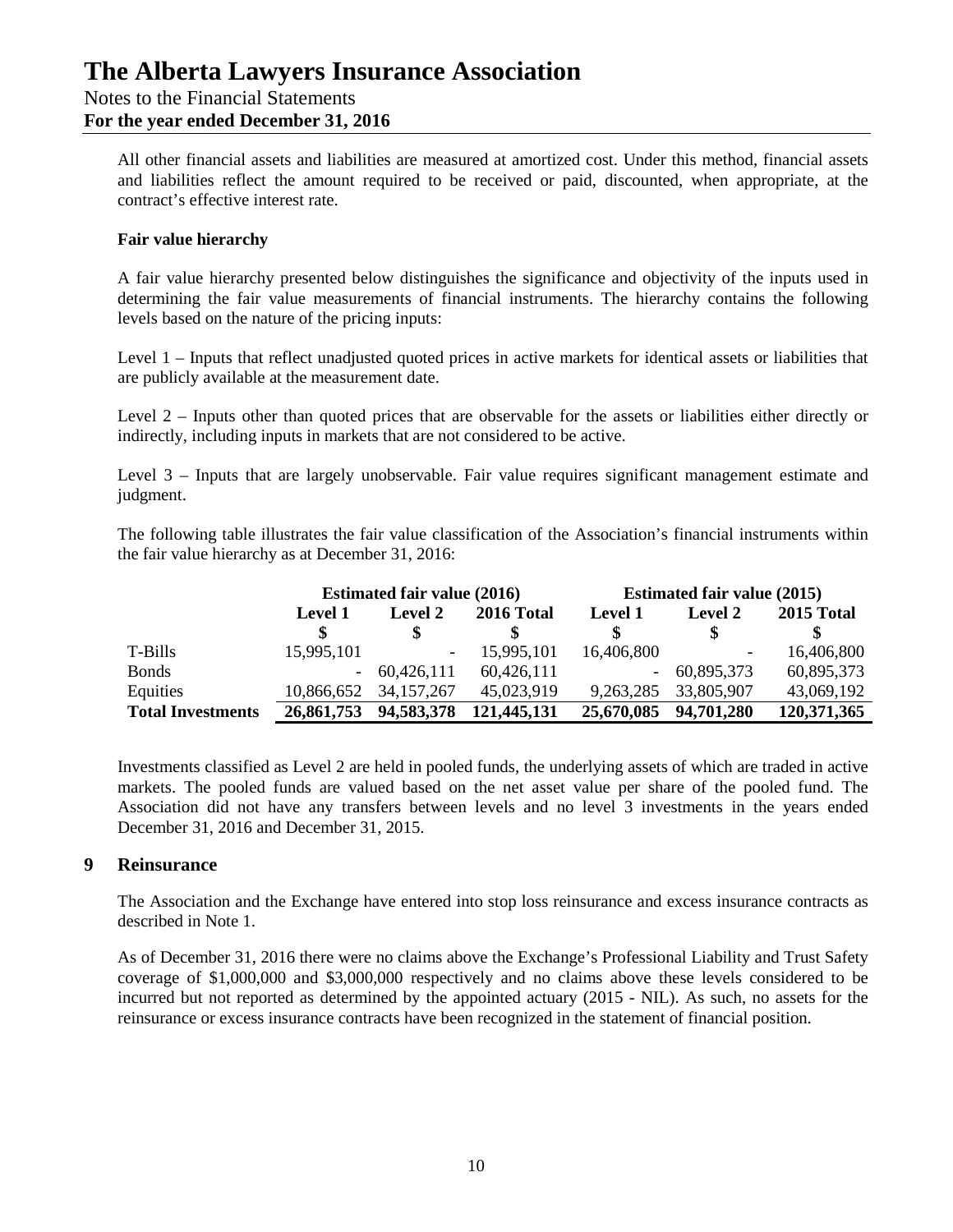## **10 Insurance and financial risk management**

In the normal course of business, the Association enters into contracts that transfer insurance risk. The Association monitors and manages these risks relating to the operations of the Association through internal risk reports which analyze exposures by degree and magnitude of risk.

#### **Insurance risk**

The insurance risk under any one insurance contract is the possibility that the insured event occurs and the uncertainty of the amount of the resulting claim. By the very nature of an insurance contract, this risk is random and therefore unpredictable. The key risk related to insurance is that the actual claims payment amounts or timing are different from expectations.

The Association manages insurance risk rating within an overall risk management framework that includes a focus on rating, use of reinsurance and surplus management. Reinsurance is purchased to mitigate the effect of potential loss to the Association from individual large events. Reinsurance policies are written with reinsurers who meet the Association's standards for financial strength. Reinsurers and reinsurer security is monitored on a continuous basis.

#### **Financial risk**

The Association is exposed to a range of financial risks. The key financial risk is that in the long term its investment proceeds are not sufficient to fund the obligations arising from its insurance contracts. The most important components of this financial risk are market risk, credit risk and liquidity risk.

#### **Market risk**

Market risk is the risk that the fair value of financial instruments will fluctuate due to changes in market prices. The Association separates market risk into three categories: foreign exchange risk, price risk, and interest rate risk.

#### **Foreign exchange risk**

Foreign exchange risk arises from the possibility that changes in the price of foreign currencies will result in losses. The Association holds assets and liabilities, including cash and investments, in Canadian dollars. The Association is exposed to foreign exchange risk through its investments in pooled funds.

#### **Price risk**

General economic conditions affect the market value of equity investments and currency exchange rates impact the market value of the investments denominated in currencies other than the Canadian dollar. The risk is managed by engaging an investment manager for the long term portfolio investments and by investing other funds in short term fixed rate products with high credit ratings. The Association's investment policy specifies limits to the exposure to equity markets.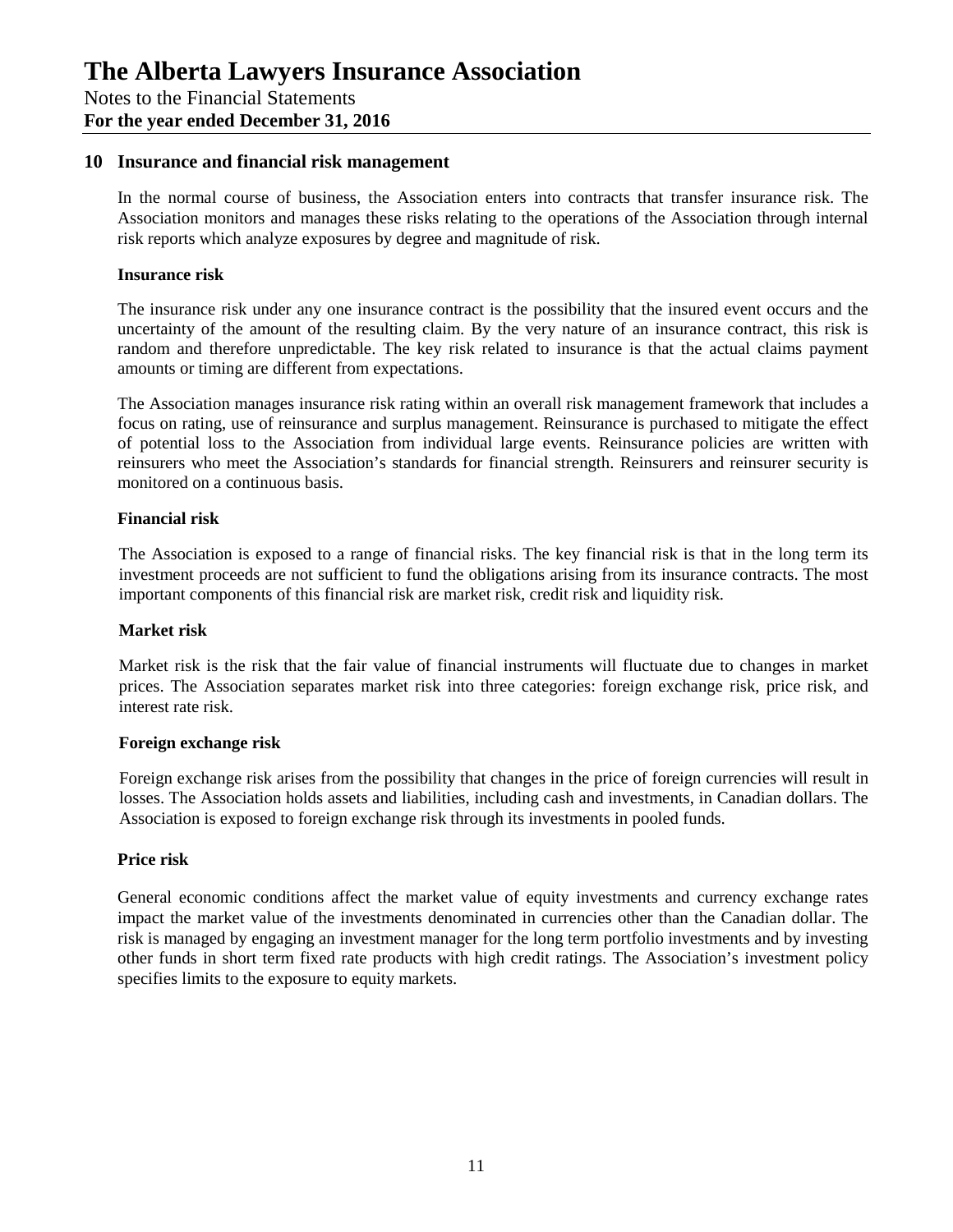Notes to the Financial Statements

**For the year ended December 31, 2016**

A 10% increase in the market value of equities would result in an increase in the excess of revenue over expenses for the year ended December 31, 2016 of \$4,502,392 (2015 - \$4,306,919). A 10% decrease in the market value of equities would result in a decrease in the excess of revenue over expenses for the year ended December 31, 2016 of \$4,502,392 (2015 - \$4,306,919).

#### **Interest rate risk**

Interest rate risk is the risk of financial loss arising from changes in interest rates. Fluctuations in interest rates will impact the market value of the fixed income portion of the investment portfolio. The Association is exposed to interest rate risk if the cash flows from investments are not matched to the liabilities they support. The Association manages the interest rate risk on fixed income bonds by engaging an investment manager who operates subject to investment parameters designed to mitigate this risk.

An interest rate sensitivity analysis is provided in Note 5.

#### **Credit risk**

Credit risk is the risk that a counterparty will be unable to pay amounts in full when due. The Association's financial assets exposed to credit risk consist of investments in bonds, accrued interest receivable and accounts receivable. The maximum exposure of the Association to credit risk is the carrying amount of these financial instruments as disclosed in the financial statements at December 31, 2016.

The Association manages credit risk by maintaining bank accounts with reputable financial institutions, only investing in securities that are highly rated and traded in active markets. Accounts Receivable are from insured lawyers for their annual assessments.

The credit quality of the Association's investment in bonds, which is held in a pooled fund, is described in the following table:

| <b>Securities:</b>   | <b>December 31, 2016</b> | <b>December 31, 2015</b> |
|----------------------|--------------------------|--------------------------|
|                      |                          |                          |
| Bonds – AAA rating   | 24,811,960               | 26,784,196               |
| $Bonds - AA rating$  | 14,623,886               | 14,282,439               |
| $Bonds - A rating$   | 12,609,098               | 13,354,230               |
| $Bonds - BBB rating$ | 8,007,672                | 5,526,024                |
| T-Bills              | 373,495                  | 948,484                  |
| Total                | 60,426,111               | 60,895,373               |

#### **Liquidity risk**

Liquidity risk is risk that the Association will be unable to meet its obligations when they fall due, or that it may be required to settle its obligations on terms that are disadvantageous. The Association engages an investment manager to administer the investments it plans to hold for a long period of time. These investments are subject to liquidity risk if the Association is required to sell at a time the market for these investments is unfavourable or the investments are illiquid.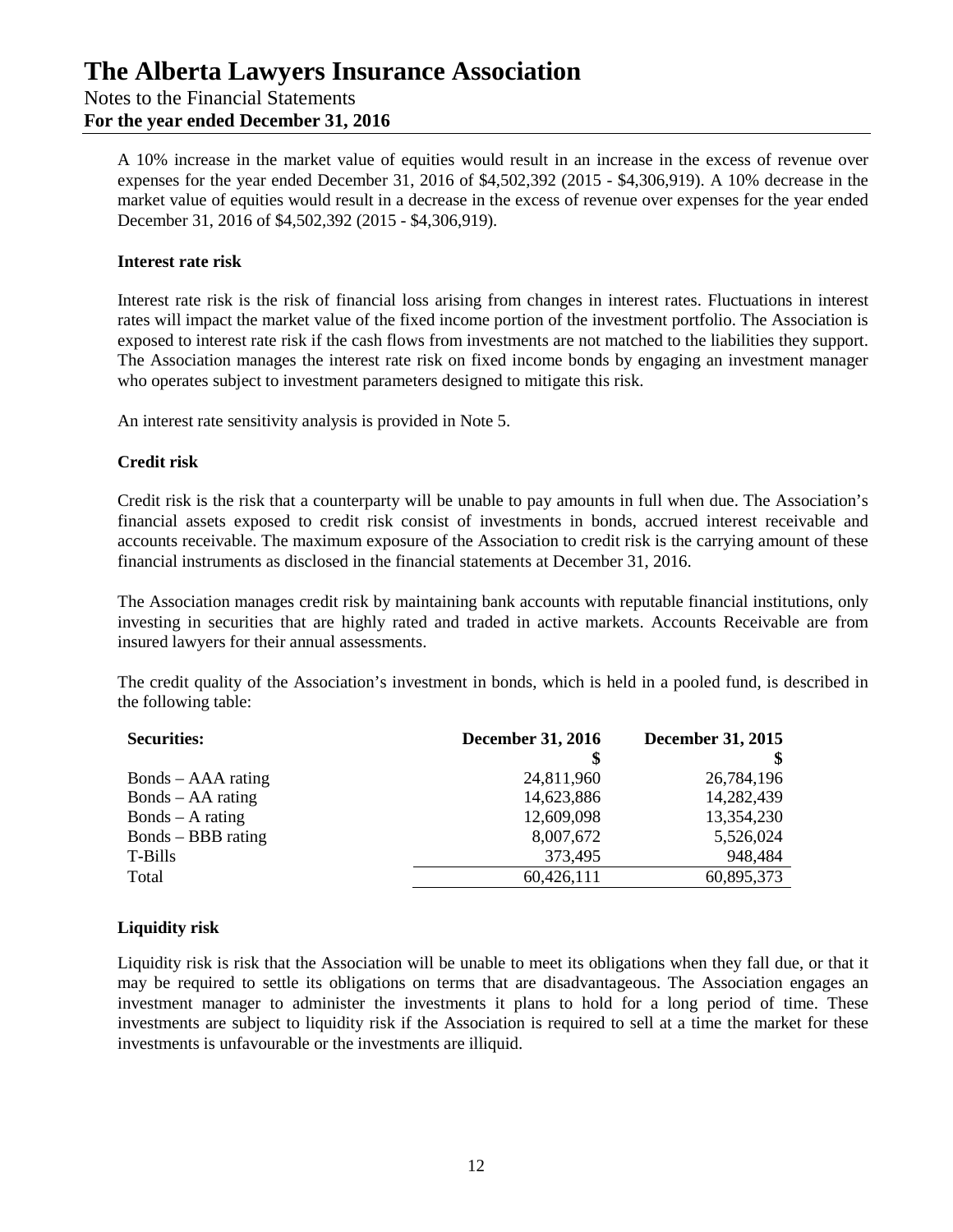Included in investments are fixed income bonds in the amount of \$60,426,111 (2015 - \$60,895,373). The maturity dates and interest rate ranges are as follows:

|                                                 | <b>December 31, 2016</b> |                        | <b>December 31, 2015</b> |                        |
|-------------------------------------------------|--------------------------|------------------------|--------------------------|------------------------|
|                                                 | Interest rate<br>range   | <b>Market</b><br>value | Interest rate<br>range   | <b>Market</b><br>value |
| Maturity dates (from balance sheet date)        |                          |                        |                          |                        |
| Within five years                               | $0.87 - 5.65\%$          | 14,975,349             | $0.78 - 6.145\%$         | 18,787,815             |
| Greater than five years but less than ten years | 1.50-7.56%               | 30,790,058             | $0.75 - 4.60\%$          | 29,321,195             |
| Greater than ten years                          | 1.00-4.65%               | 14,660,704             | $1.50 - 7.56\%$          | 12,786,363             |
|                                                 |                          |                        |                          |                        |
|                                                 |                          | 60,426,111             |                          | 60,895,373             |
|                                                 |                          |                        |                          |                        |

The following tables present a comparison of the estimated maturities of the assets and liabilities of the Association as at December 31, 2016:

|                             | Less than  | From 1 to  | Over 5     | No specific |              |
|-----------------------------|------------|------------|------------|-------------|--------------|
| Terms to maturity of assets | 1 year     | 5 years    | years      | maturity    | <b>Total</b> |
| Cash and cash equivalents   | 4,336,333  |            |            |             | 4,336,333    |
| Investments                 | 15,995,102 | 14.975.349 | 45,450,762 | 45,023,918  | 121,445,131  |
| Accounts receivable         | 5,546,705  |            |            |             | 5,546,705    |
| Prepaid expenses            | 2,637,987  |            |            |             | 2,637,987    |
| Accrued interest receivable | 24,136     |            |            |             | 24,136       |
| Capital assets              | 178        |            |            |             | 178          |
| <b>Total</b>                | 28,540,441 | 14,975,349 | 45,450,762 | 45,023,918  | 133,990,470  |

|                                             | Less than  | From 1 to  | Over 5     | No specific |              |
|---------------------------------------------|------------|------------|------------|-------------|--------------|
| Terms to maturity of liabilities and equity | 1 year     | 5 years    | ye ars     | maturity    | <b>Total</b> |
| Accounts payable and accrued liabilities    | 127,232    |            |            |             | 127,232      |
| Due to related parties                      | 8,005      |            |            |             | 8,005        |
| Unearned premiums                           | 13,484,749 |            |            |             | 13,484,749   |
| Premium deficiency                          | 3,588,629  |            |            |             | 3,588,629    |
| Pension plan payable                        |            |            |            | 211,310     | 211,310      |
| Claims liabilities - Professional liability | 21,490,000 | 48,778,000 | 16,740,000 |             | 87,008,000   |
| Claims liabilities - Trust safety           | 599,000    | 1,356,000  | 347,000    |             | 2,302,000    |
| Equity                                      |            |            |            | 27,260,545  | 27,260,545   |
| <b>Total</b>                                | 39,297,615 | 50,134,000 | 17,087,000 | 27,471,855  | 133,990,470  |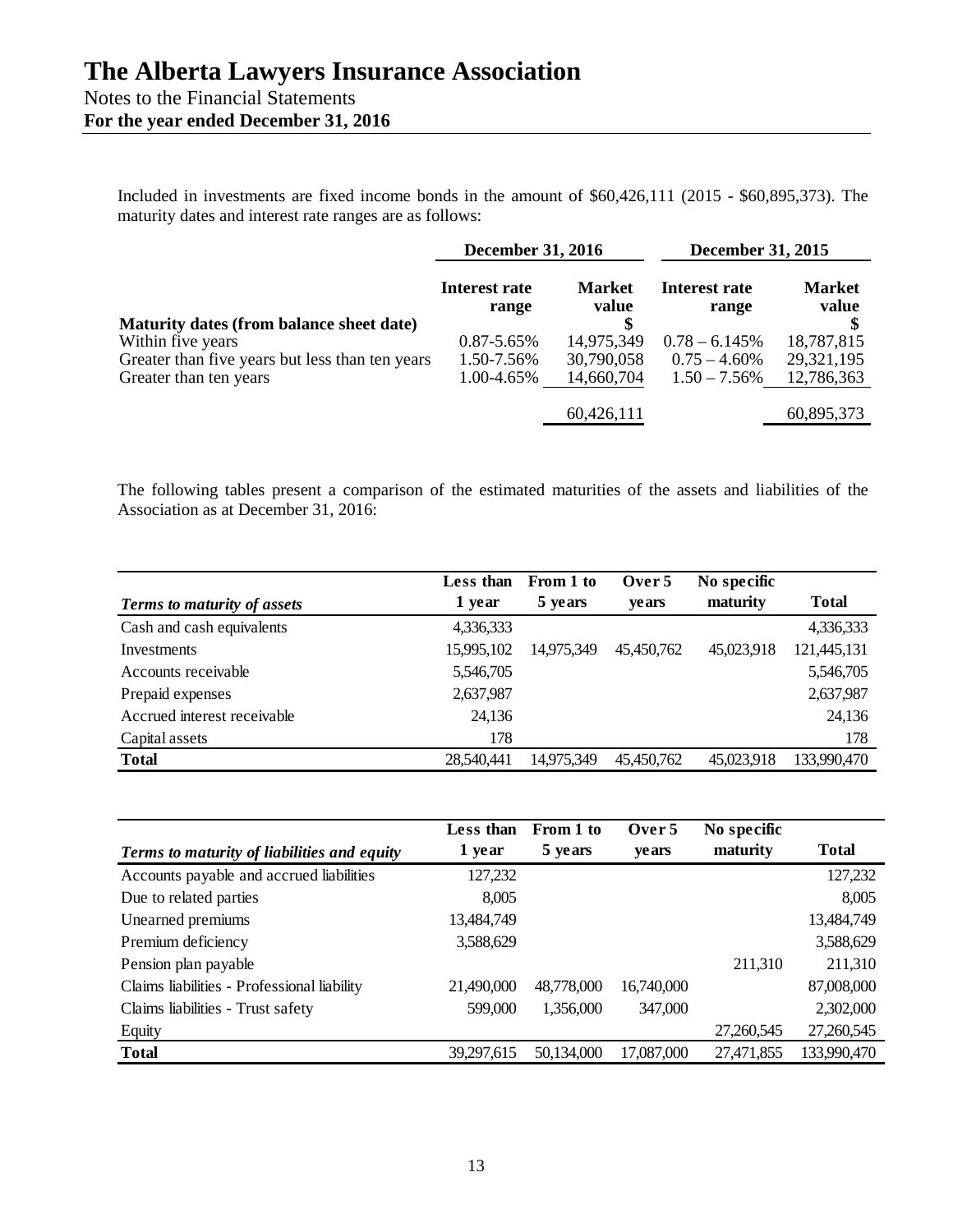Notes to the Financial Statements **For the year ended December 31, 2016**

## **11 Capital assets**

|                         |       | <b>December 31, 2016</b>           |                  | December 31,<br>2015 |
|-------------------------|-------|------------------------------------|------------------|----------------------|
|                         | Cost  | <b>Accumulated</b><br>amortization | <b>Net</b><br>\$ | <b>Net</b><br>\$     |
| Furniture and equipment | 6,523 | 6,345                              | 178              | 920                  |

## **12 Pension Plan**

## **a. Pension plan payable**

|                                                          | 2016                                | 2015    |
|----------------------------------------------------------|-------------------------------------|---------|
| Pension accrued liability<br>Supplemental plan liability | 211,310<br>$\overline{\phantom{0}}$ | 179,772 |
|                                                          | 211,310                             | 179,772 |

Prior to June 1, 2006, the Association provided a non-contributory defined benefit pension plan (the Plan) to eligible management employees based on earnings and years of service. The Plan is closed to new members and there were no active members of the Plan at December 31, 2016. Effective January 1, 2014 the Association adopted CICA 3463, and decided to use accounting valuation results.

As of December 31, 2016, and on advice of the actuary, the details of the Plan are as follows:

|                                                    | 2016<br>\$ | 2015<br>\$ |
|----------------------------------------------------|------------|------------|
| <b>Reconciliation of fair value of plan assets</b> |            |            |
| Fair value of plan assets – beginning of year      | 1,019,958  | 877,158    |
| Association contributions during year              |            | 35,330     |
| Actual return on plan assets                       | 29,298     | 131,054    |
| Less benefits paid during year to retirees         | (23,730)   | (23, 584)  |
|                                                    |            |            |
| Fair value of plan assets – end of year            | 1,025,526  | 1,019,958  |
| Reconciliation of the accrued benefit obligation   |            |            |
| Accrued benefit obligation – beginning of year     | 1,199,730  | 1,083,149  |
| Current service cost                               |            | 59,459     |
| Interest on accrued benefit obligation             | 45,733     | 42,392     |
| Actuarial (loss) gain during year                  | 15,103     | 38,314     |
| Less benefits paid during year to retirees         | (23, 730)  | (23, 584)  |
| Accrued benefit obligations – end of year          | 1,236,836  | 1,199,730  |
| <b>Plan deficit</b>                                | (211,310)  | (179.772)  |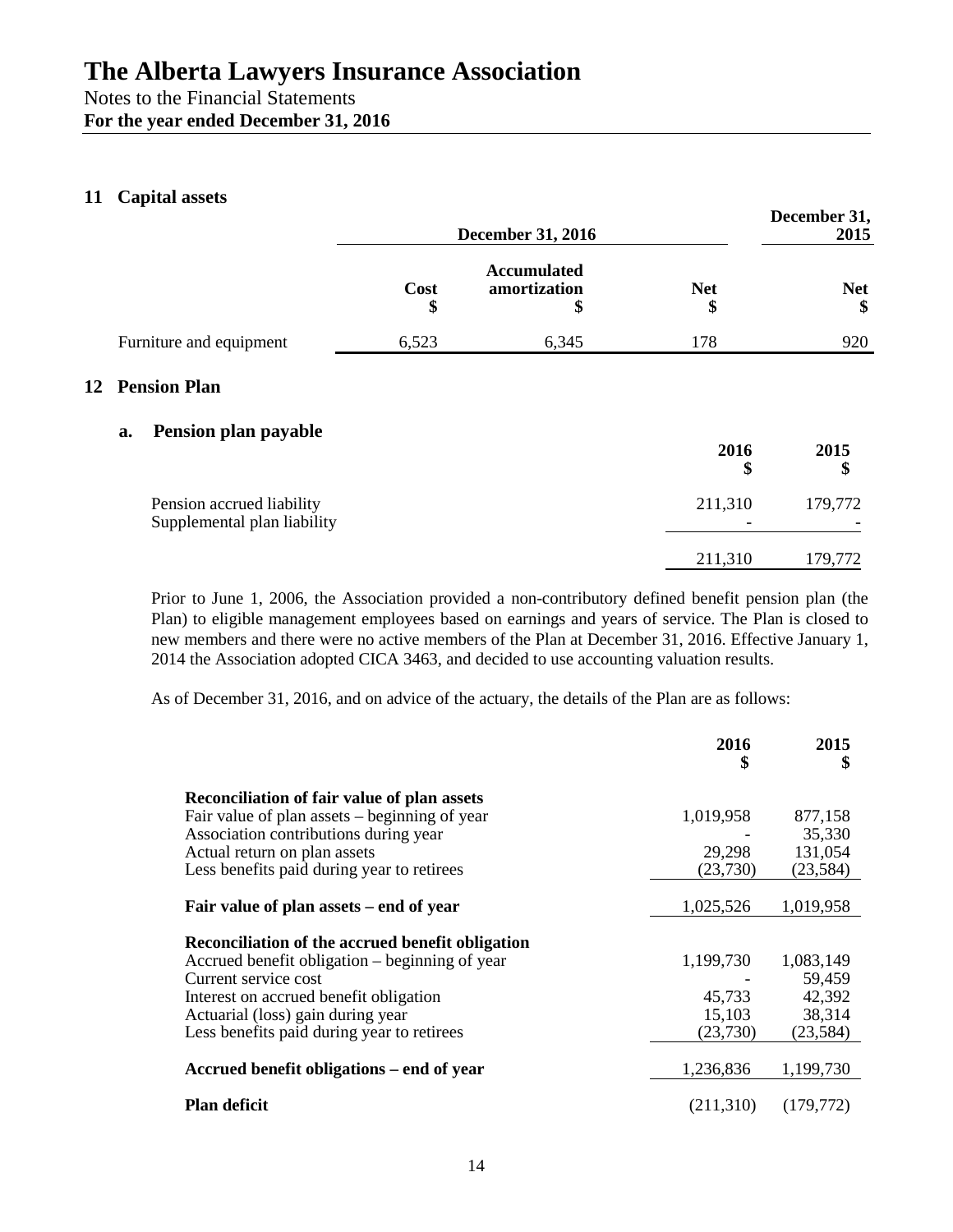## Notes to the Financial Statements

**For the year ended December 31, 2016**

|                                                                                                                      | 2016<br>\$ | 2015<br>\$             |
|----------------------------------------------------------------------------------------------------------------------|------------|------------------------|
| <b>Pension cost</b>                                                                                                  |            |                        |
| Current service cost                                                                                                 |            | 59,459                 |
| Interest cost on accrued benefit obligation                                                                          | 45,733     | 42,392                 |
| Actual return on plan assets                                                                                         |            | $(29,298)$ $(131,054)$ |
| Amortization of past service cost                                                                                    |            |                        |
| Net actuarial (gains) losses                                                                                         | 15,103     | 38,314                 |
| Pension cost recognized during year                                                                                  | 31,538     | 9,111                  |
| <b>Accrued benefit asset</b>                                                                                         |            |                        |
| Beginning balance – Accrued benefit liability                                                                        | (179, 772) | (205,991)              |
| Plus contributions in the year                                                                                       |            | 35,330                 |
| Less pension cost during year                                                                                        | (31, 538)  | (9,111)                |
| Ending balance – Accrued benefit liability                                                                           | (211,310)  | (179, 772)             |
|                                                                                                                      |            |                        |
| <b>Reconciliation of accrued benefit liability</b><br>Funded status (plan deficit)<br>Unamortized net actuarial loss | (211,310)  | (179, 772)             |
| <b>Accrued benefit liability</b>                                                                                     | (211,310)  | (179, 772)             |

#### **Plan assets**

The plan assets are invested in a balanced fund that consists of the following asset mix:

|                           | 2016 | 2015 |
|---------------------------|------|------|
| Fixed income              | 16%  | 33%  |
| Foreign equities          | 44%  | 46%  |
| Canadian equity           | 34%  | 14%  |
| Cash and cash equivalents | 6%   | 7%   |
|                           | 100% | 100% |

## **Assumptions**

The actuary used the following rates in their calculations:

|                                                  | 2016  | 2015  |
|--------------------------------------------------|-------|-------|
| Discount rate $-$ beginning of period            | 3.85% | 3.85% |
| Discount rate $-$ end of period                  | 3.70% | 3.85% |
| Expected long-term rate of return on plan assets | 3.70% | 3.85% |
| Rate of compensation increase                    | 3.50% | 3.50% |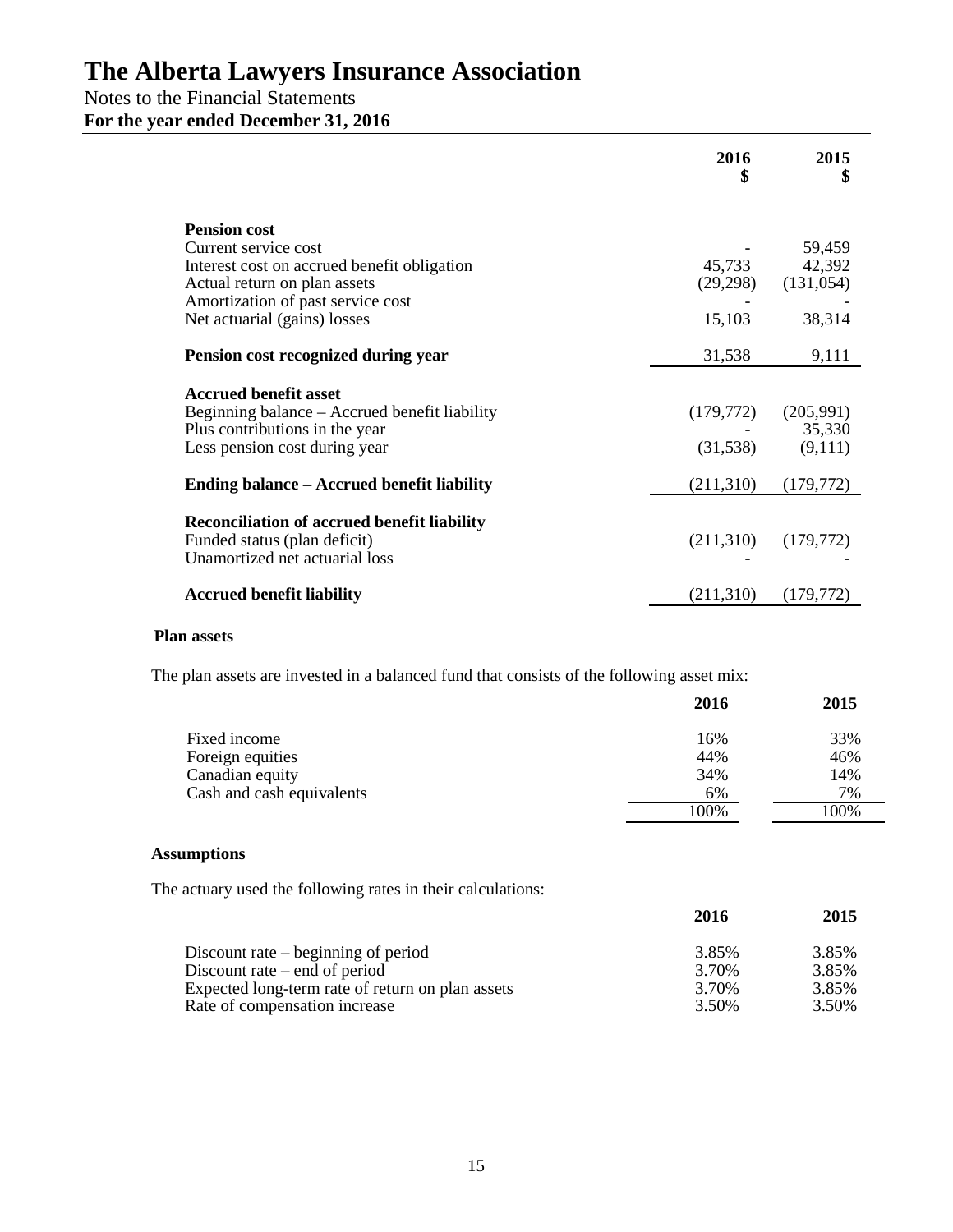#### **b) Supplemental Retirement Plan**

The Association provided eligible management employees a non-funded Supplemental Retirement Plan (SRP). The SRP is based on earnings and years of service, and has been implemented to top-up the pension payments for those that are above the Canada Revenue Agency maximum. There were no members of the Plan eligible for the SRP at December 31, 2016.

|                                                                                                      | 2016 | 2015       |
|------------------------------------------------------------------------------------------------------|------|------------|
|                                                                                                      |      |            |
| Reconciliation of the accrued benefit obligation<br>Accrued benefit obligation – beginning of period |      | 105,250    |
| Current service cost                                                                                 |      | 9,261      |
| Interest on accrued benefit obligation                                                               |      | 4,230      |
| Actuarial (gain) loss during period<br>Less benefits paid during period for retirees                 |      | (118,741)  |
| Accrued benefit obligation – end of period                                                           |      |            |
|                                                                                                      |      |            |
| <b>Pension cost</b><br>Current service cost                                                          |      | 9,261      |
| Interest cost on accrued benefit obligation                                                          |      | 4,230      |
| Net actuarial (gain) losses                                                                          |      | (118,741)  |
| Pension cost recognized during period                                                                |      | (105, 250) |
| <b>Accrued benefit liability</b>                                                                     |      |            |
| Beginning balance – accrued benefit liability                                                        |      | (105, 250) |
| Plus contributions in the period                                                                     |      |            |
| Less pension cost recognized during period                                                           |      | 105,250    |
| <b>Ending balance – Accrued benefit liability</b>                                                    |      |            |
| Reconciliation of accrued benefit liability                                                          |      |            |
| Funded status (plan deficit)                                                                         |      |            |
| Unamortized net actuarial loss                                                                       |      |            |
| <b>Accrued benefit liability</b>                                                                     |      |            |
|                                                                                                      |      |            |

## **13 Equity in Canadian Lawyers Insurance Association**

Effective June 30, 2014, the Association withdrew as a subscriber to the Canadian Lawyers Insurance Association (CLIA), a reciprocal insurance exchange through which the law societies of ten provinces and territories (or their associated liability insurance entities) entered into agreements of mutual indemnification. Separate reserves are maintained by CLIA with respect to risks assumed by each member of the exchange. The Association will maintain an interest in surpluses in these reserves until such time that the Association and CLIA reach mutually agreeable terms of winding up claims that existed prior to July 1, 2014. CLIA prepares annual Subscriber Accounts, as at the end of CLIA's fiscal year (December 31), which are approved by the CLIA Advisory Board. These accounts include a reserve for claims liabilities on a discounted basis.